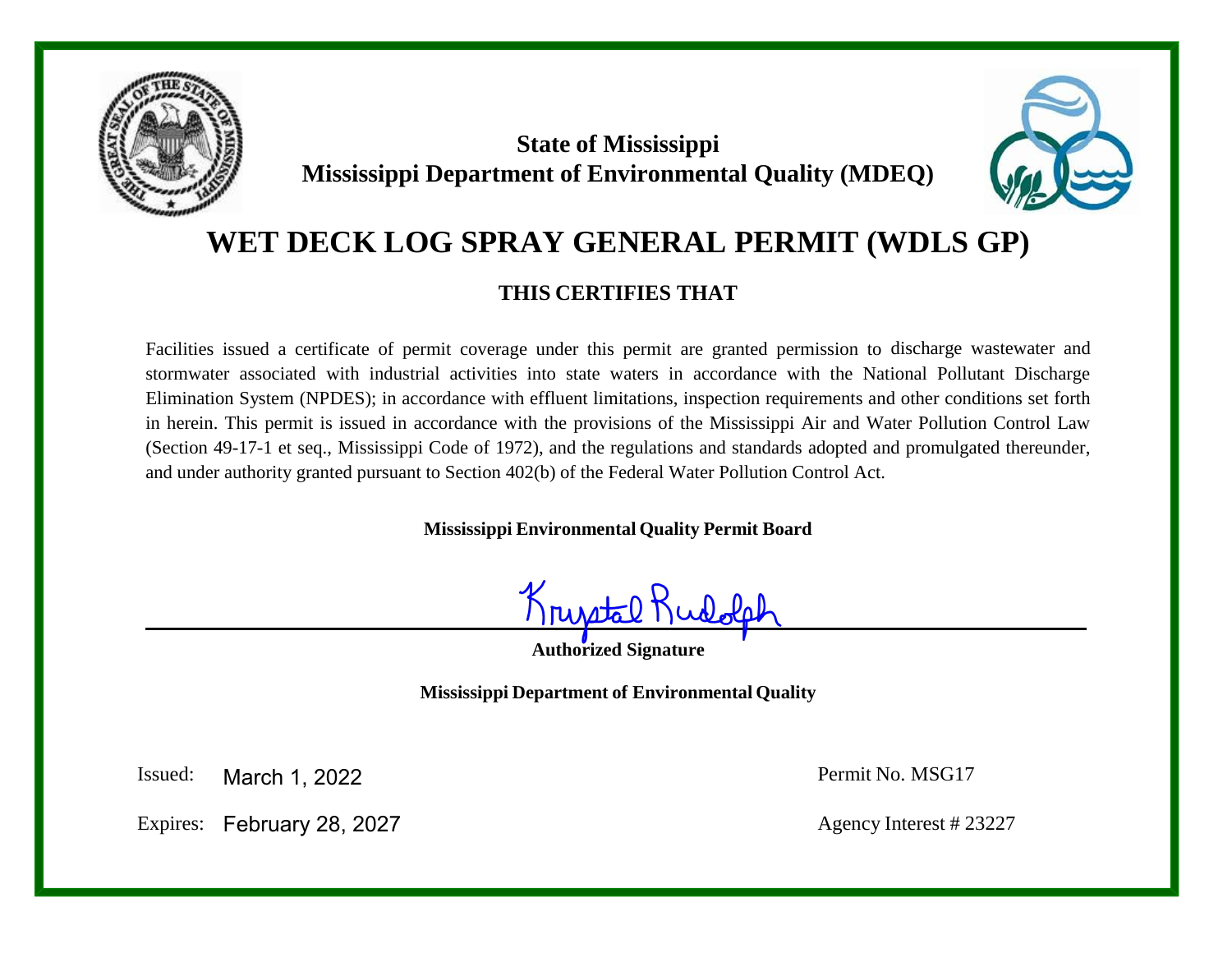# **Table of Contents**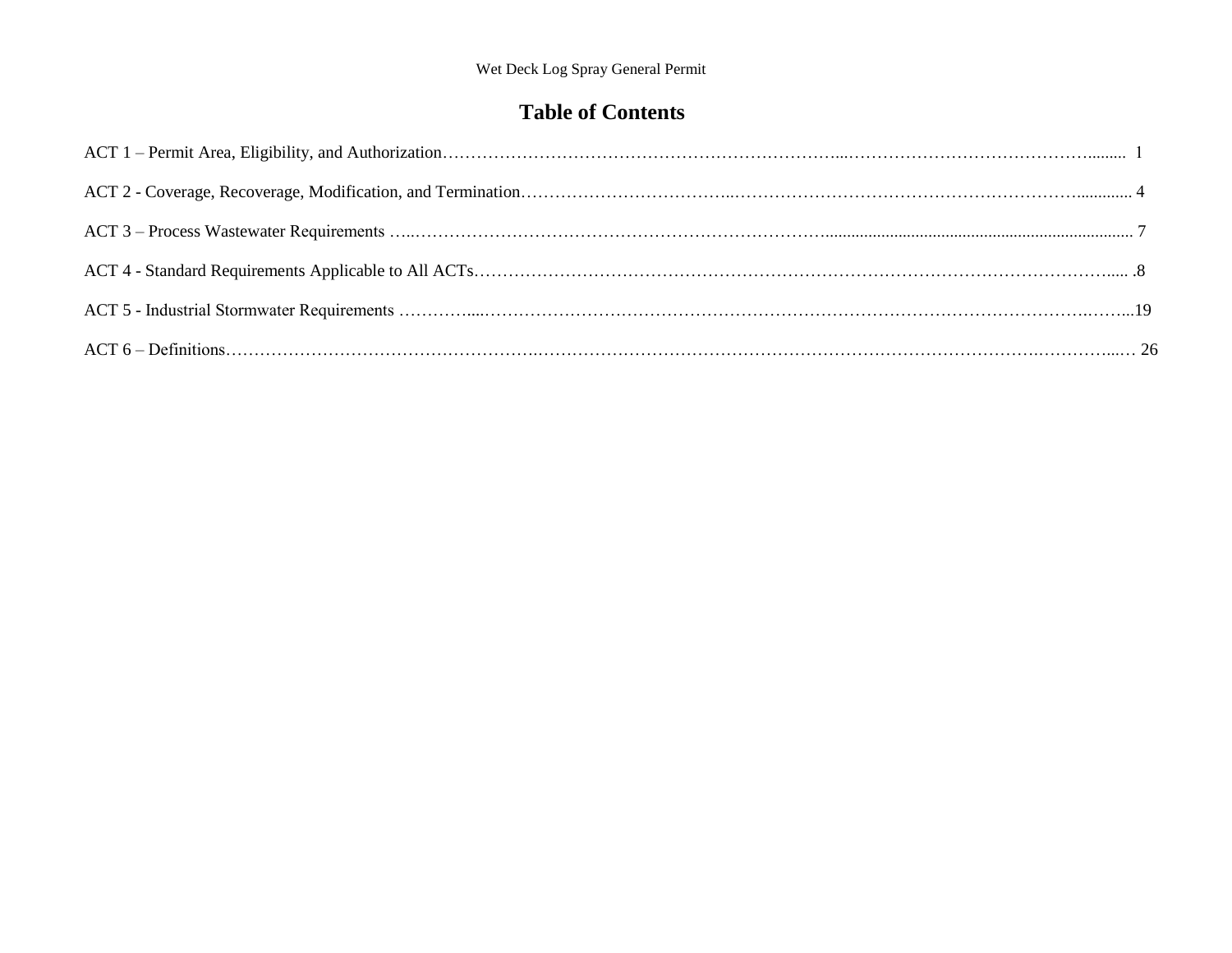#### **ACT 1 - Permit Area, Eligibility and Authorization:**

T-1 PERMIT AREA:

The WDLS GP covers all areas of the State of Mississippi. [11 Miss. Admin. Code Pt. 6, Ch. 1.]

#### T-2 ELIGIBILITY AND AUTHORIZATION:

- (1) This permit covers wet deck log spray facilities with recirculation systems that are operated in a no discharge manner and only discharge intermittently as a direct result of rainfall.
- (2) This permit authorizes:
	- (a) Discharges from WDLS recirculation ponds include water sprayed on the timber in the wet deck storage area and storm water run-off from the timber wet deck storage area.
	- (b) Discharges from WDLS recirculation ponds may also include boiler blowdown and exterior equipment and vehicle wash waters where no internal washing or engine washing occurs and where no detergents or chemicals are used. These discharges must be small in volume and not interfere with the no discharge operation of the system. These discharges should be eliminated or reduced to the extent feasible. The Permit Board staff will review these discharges on a case by case basis and may require the coverage recipient to apply for and obtain an individual NPDES Permit as provided in ACT 2, S-4.
	- (c) Discharges of storm water exposed to industrial activities and allowable non-storm water discharges identified in ACT 1, T-2(6), that do not drain to and discharge from the WDLS recirculation pond are covered under this GP in accordance with ACT 5.
- (3) Coverage under this permit will not be granted until all other required MDEQ permits, certifications, and approvals are satisfactorily addressed.
- (4) A facility is eligible for coverage under this general permit for discharges of pollutants of concern to water bodies for which there is an EPA-approved Total Maximum Daily Load (TMDL) if measures and controls are incorporated that are consistent with the assumptions and requirements of such TMDL. To be eligible for coverage under this general permit, the facility must incorporate in the Stormwater Pollution Prevention Plan (SWPPP) and/or effluent limitation any conditions applicable to any discharge(s) necessary for consistency with the assumptions and requirements of such TMDL. If a specific wasteload allocation is established that would apply to the facility's discharge subsequent to coverage issuance, the facility must implement steps necessary to meet that allocation.
- (5) A facility is eligible for coverage under this general permit for discharges of pollutants of concern to impaired water bodies on MDEQ's 303(d) list, provided best management practices (BMPs) are employed that prohibit further impairment of the designated and/or existing beneficial uses in the receiving water body. No discharge will be allowed if the pollutant that is proposed to be discharged will cause or contribute to an existing impairment of a Section 303(d) listed water.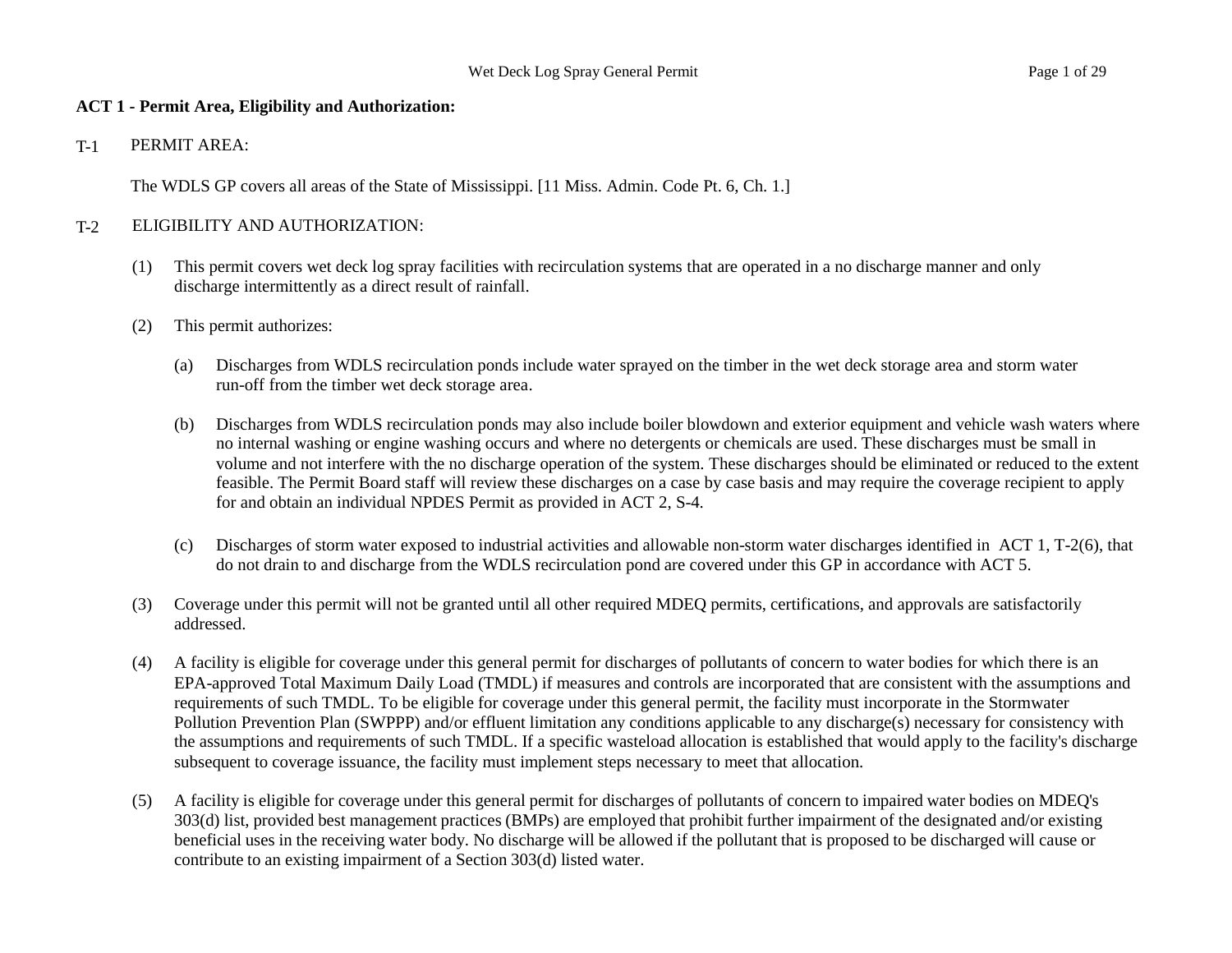#### **ACT 1 - Permit Area, Eligibility and Authorization (continued):**

#### T-2 ELIGIBILITY AND AUTHORIZATION (continued):

- (6) Non-Storm Water Discharges listed below are allowed provided they do not cause or contribute to a violation of water quality standards:
	- (a) Discharges from actual fire-fighting activities
	- (b) Fire hydrant flushings
	- (c) Water used to control dust
	- (d) Potable water sources including uncontaminated water line flushing
	- (e) Routine external building wash down that does not use detergents
	- (f) Pavement wash waters where spills or leaks of toxic or hazardous materials have not occurred (unless all spilled material has been removed and where surface waters are not impacted by pollutants associated with industrial activities and hazardous cleaning products
	- (g) Uncontaminated air conditioning or compressor condensate
	- (h) Uncontaminated ground water or spring water
	- (i) Foundation or footing drains where flows are not contaminated with process materials such as solvents
	- (j) Uncontaminated excavation dewatering
	- (k) Landscape irrigation
	- (l) Vehicle wash waters where surface waters are not impacted by pollutants associated with industrial activities and hazardous cleaning products

The above non-stormwater discharges should be eliminated or reduced to the extent feasible. The Permit Board staff will review the above discharges on a case by case basis and may require the coverage recipient to apply for and obtain an individual NPDES Permit as provided in ACT 2, S-4. [11 Miss. Admin. Code Pt. 6, Ch. 1.]

# T-3 THIS PERMIT DOES NOT AUTHORIZE:

- (1) Discharges which result in violation of State Water Quality Standards. If a discharge authorized under this permit is later determined to cause or have the reasonable potential to cause or contribute to the violation of an applicable water quality standard, MDEQ will notify the regulated entity of such water quality violation(s) in writing and will provide the information used by MDEQ to make this determination. The regulated entity must take all necessary actions required to ensure future discharges do not cause or contribute to the violation of a water quality standard. If such violations remain or re-occur, then additional measures, such as the addition of BMPs or the requirement to obtain an individual permit, may be required by the Permit Board. Compliance with this requirement does not preclude any enforcement activity as provided by the Clean Water Act for the underlying violation.
- (2) Activities that affect waters of the State, including wetlands, without obtaining the necessary U.S. Army Corps of Engineers' (COE) individual Section 404 permit or coverage under a COE nationwide or general permit. Appropriate documentation must be submitted with the WDLS NOI.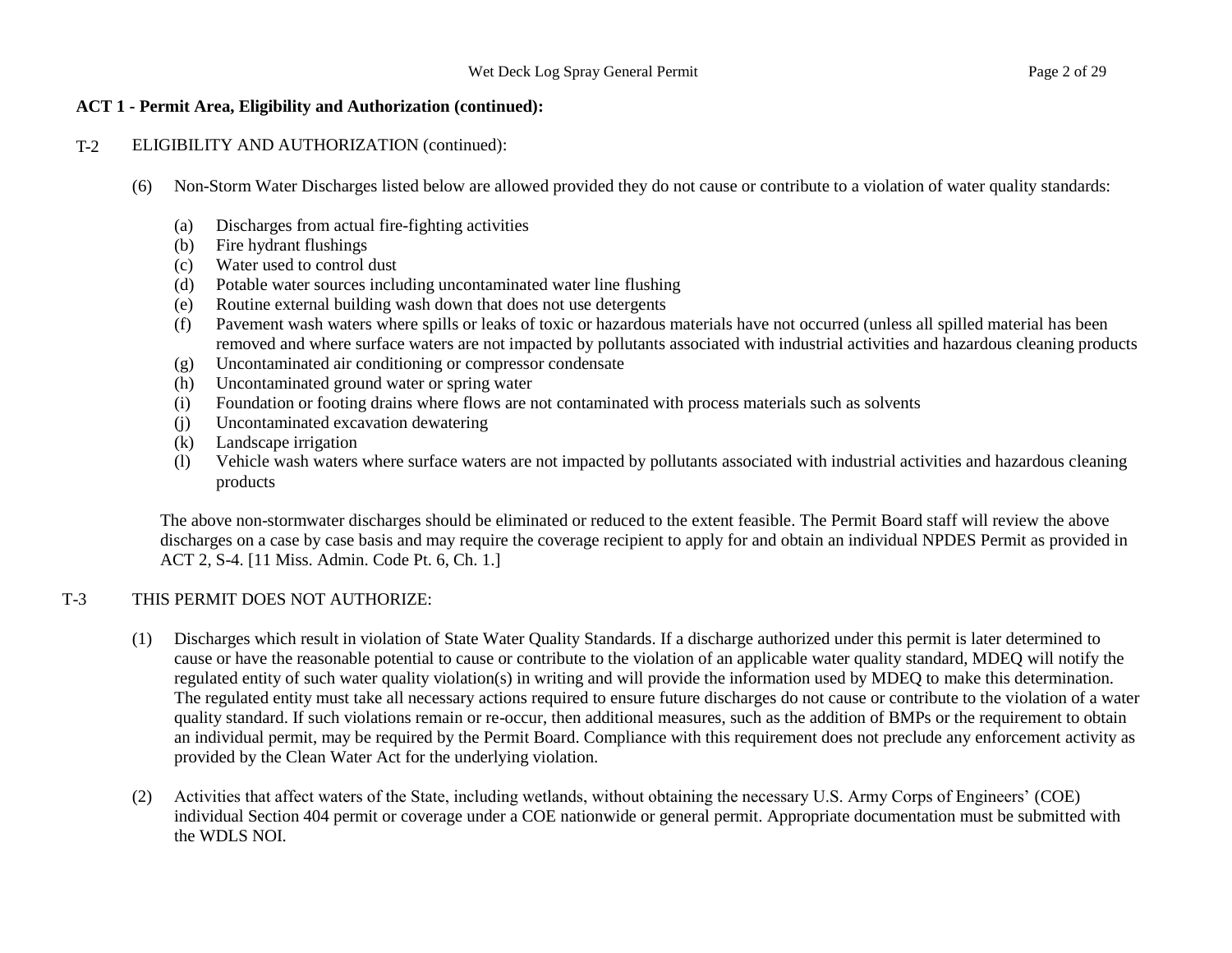#### **ACT 1 - Permit Area, Eligibility and Authorization (continued):**

#### T-3 THIS PERMIT DOES NOT AUTHORIZE (continued):

- (3) Discharges or discharge-related activities that are likely to jeopardize the continued existence of any species that is listed as endangered or threatened under the Endangered Species Act (ESA) or result in the adverse modification or destruction of habitat that is designated as critical under the ESA. Coverage under this permit is available only if the regulated entity's stormwater discharges, allowable nonstormwater discharges, and discharge-related activities are not likely to jeopardize the continued existence of any species that is listed as endangered or threatened ("listed") under the ESA or result in the adverse modification or destruction of habitat that is designated as critical under the ESA ("critical habitat"). Submission of a signed NOI will be deemed to constitute the regulated entity's certification of eligibility.
- (4) Activities which directly and adversely affect properties listed or eligible for listing in the National Register of Historic Places, unless the regulated entity is in compliance with requirements of the National Historic Preservation Act and has coordinated any necessary activities to avoid or minimize such direct and adverse impacts with the appropriate State Historic Preservation Officer. Submission of a signed NOI will be deemed to constitute the regulated entity's certification of eligibility. [11 Miss. Admin. Code Pt. 6, Ch. 1.]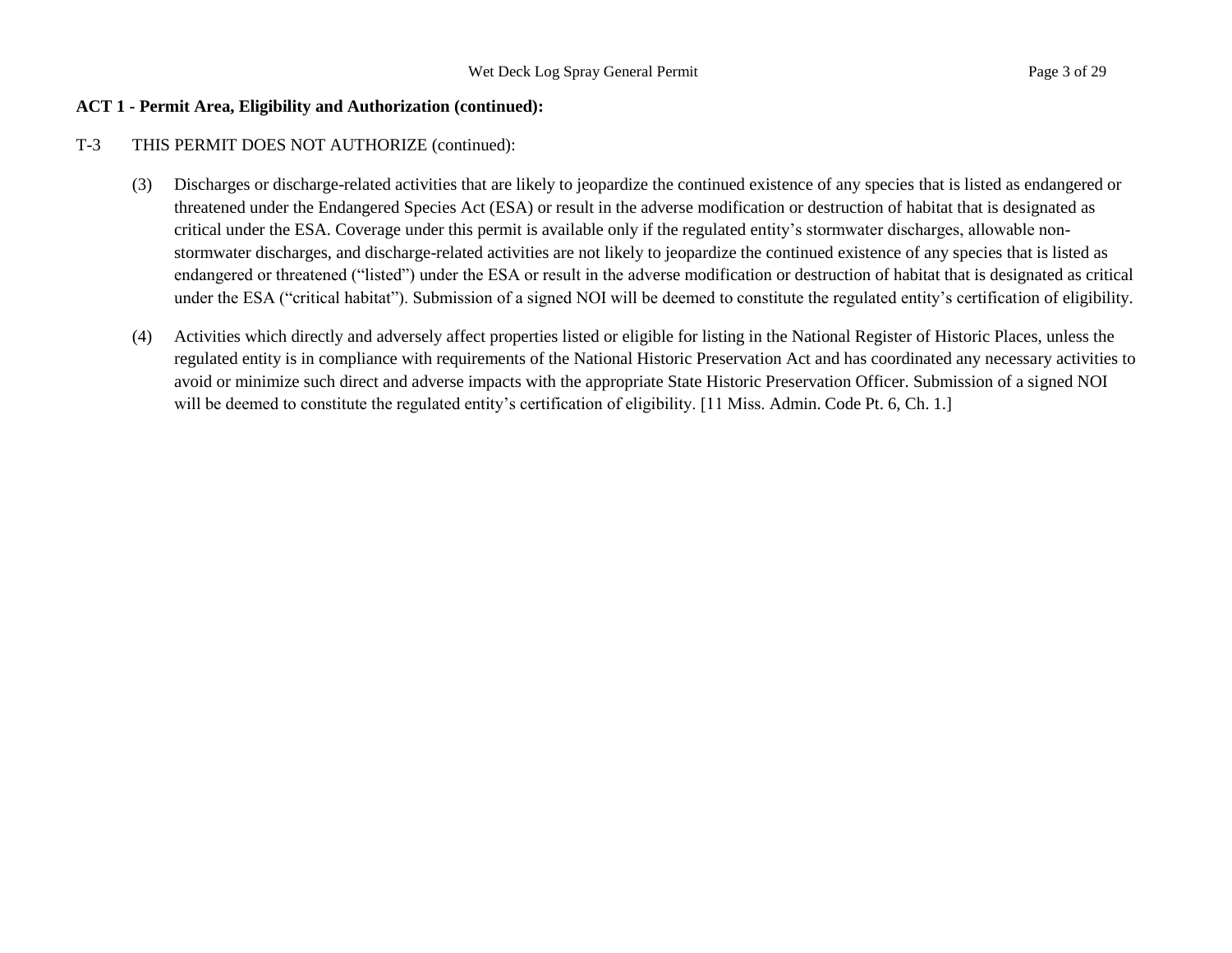#### **ACT 2 - Coverage, Recoverage, Modifications, and Terminations:**

#### L-1 SITING CRITERIA REQUIREMENTS:

(1) The treatment facility must be at least 150 feet from the nearest adjoining property line except when the adjoining property is zoned for commercial or industrial use, or when the adjoining property, dwelling, or commercial establishment is used for commercial or industrial use.

(2) The Permit Board will consider requests for exceptions to, or variances from, this requirement upon the applicant's submittal of sufficient proof that affected property owners within the subject buffer zone have submitted notarized letters of no objection for the proposed project. If such notarized letters cannot be secured and/or there are letters of objection, the facility shall submit an appropriate individual permit application form. [11 Miss. Admin. Code Pt. 6, Ch. 1.]

#### S-1 OBTAINING COVERAGE:

Persons desiring coverage under this general permit must submit the following:

- (1) A WDLS NOI at least thirty (30) days prior to the commencement of the regulated activity. The WDLS NOI is available online at [https://www.mdeq.ms.gov/wdlsgp/,](https://www.mdeq.ms.gov/wdlsgp/) can be obtained from the MDEQ office at the address in ACT 2, T-1 or by calling 601-961-5171.
- (2) A United States Geological Survey (USGS) topographic map, or photocopy, extending at least one-half mile beyond the facility property boundaries, with the site location outlined or highlighted.
- (3) A detailed scaled map prepared in accordance with ACT 5, T2-(6).
- (4) A Storm Water Pollution Prevention Plan (SWPPP) in accordance with ACT 5, for any discharges of storm water exposed to industrial activities or materials or discharges of allowable non-storm water identified in ACT 1, T-2(6) that do not drain to the WDLS recirculation pond.
- (5) Plans and Specifications if required by ACT 2, S-5.
- (6) Information for any chemical product addition to the cooling water and/or boiler water in accordance with ACT 4, S-6.

MDEQ may also require submittal of the following:

- (7) Appropriate documentation concerning future disposal of sanitary sewage and sewage collection system construction.
- (8) Appropriate documentation from the MDEQ Office of Land & Water concerning dam construction and low flow requirements.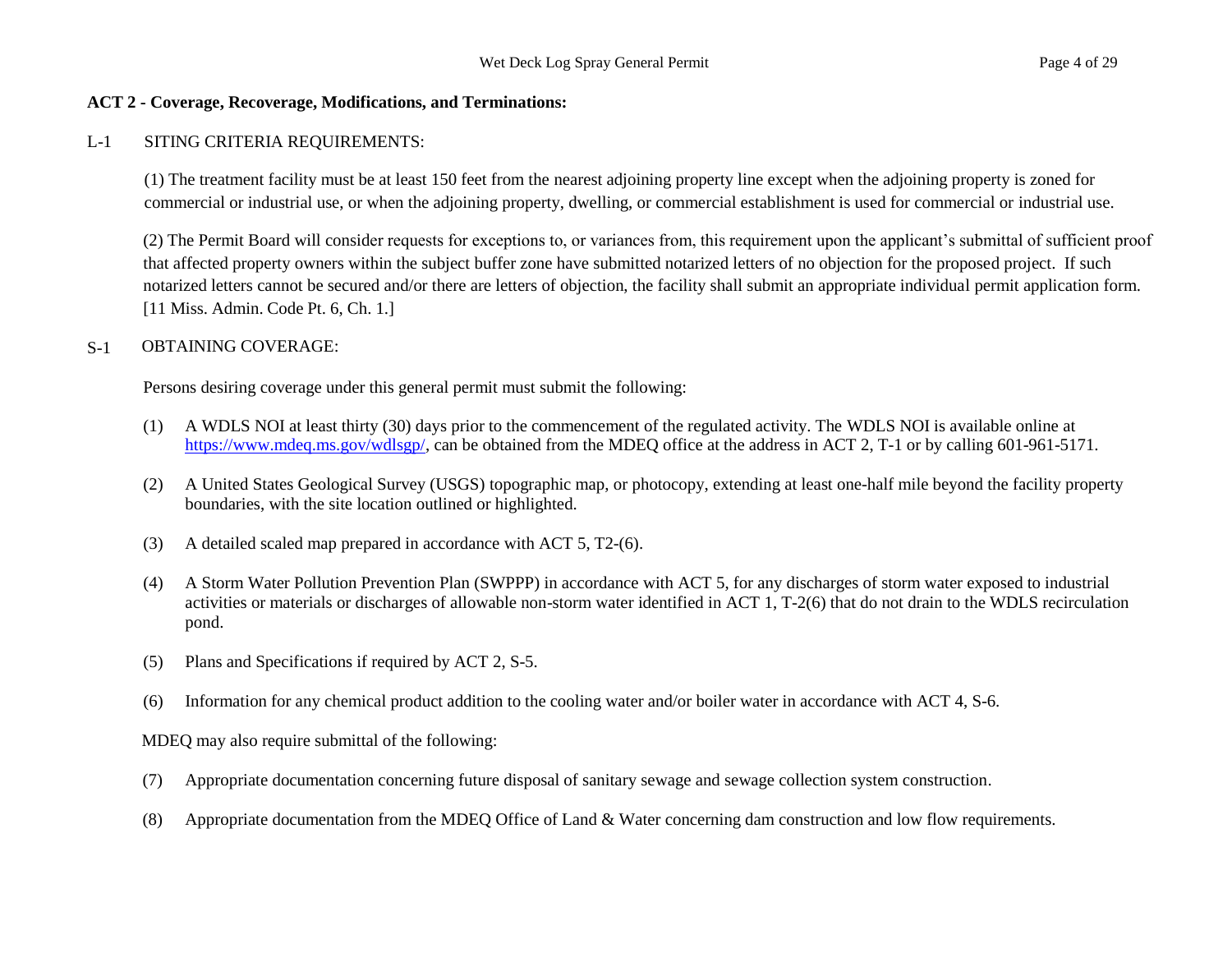Applicants are authorized to discharge under the terms and conditions of this permit only upon receipt of written notification of approval of coverage by the Permit Board staff. Discharge without written notification of coverage or issuance of an individual National Pollutant Discharge Elimination System (NPDES) Storm Water Permit constitutes a violation of the Mississippi Air and Water Pollution Control Law 49-17-29(2)(b). [11 Miss. Admin. Code Pt. 6, Ch. 1.]

# S-2 MODIFICATION NOTIFICATION:

The coverage recipient must notify the Permit Board at least 30 days before:

- (1) Any planned changes in project operations that may affect discharges in accordance with ACT 4, S-1;
- (2) Any planned changes of company name or ownership in accordance with ACT 4, S-8, or
- (3) Any changes in in information previously submitted in the WDLS NOI. [11 Miss. Admin. Code Pt. 6, Ch. 1, Subch. 1.]

# S-3 OBTAINING RECOVERAGE:

Once the WDLS GP is reissued MDEQ will provide a letter of instruction to active coverage recipients outlining the process for obtaining coverage under the reissued permit. Failure to comply with the provisions of the letter of instruction may constitute a violation of the conditions of this permit.

Persons desiring recoverage under this general permit must submit the following:

- (1) A Recoverage Form within sixty (60) days of the letter of instruction date. The WDLS NOI is available online at [https://www.mdeq.ms.gov/wdlsgp/,](https://www.mdeq.ms.gov/wdlsgp/) can be obtained from the MDEO office at the address given in ACT 2, T-1 or by calling 601-961-5171.
- (2) All previously approved boiler chemical additive approval notifications. The name of the chemical, the date of the facility's notification, and the date of MDEQ's approval letter must be provided. For covered facilities requesting the use of a new chemical additive, see the requirements in ACT 4, S-6.

If the permit is not reissued prior to the expiration date, continued coverage under this permit will be allowed in accordance with ACT 4, T-29. [11 Miss. Admin. Code Pt. 6, Ch. 1.]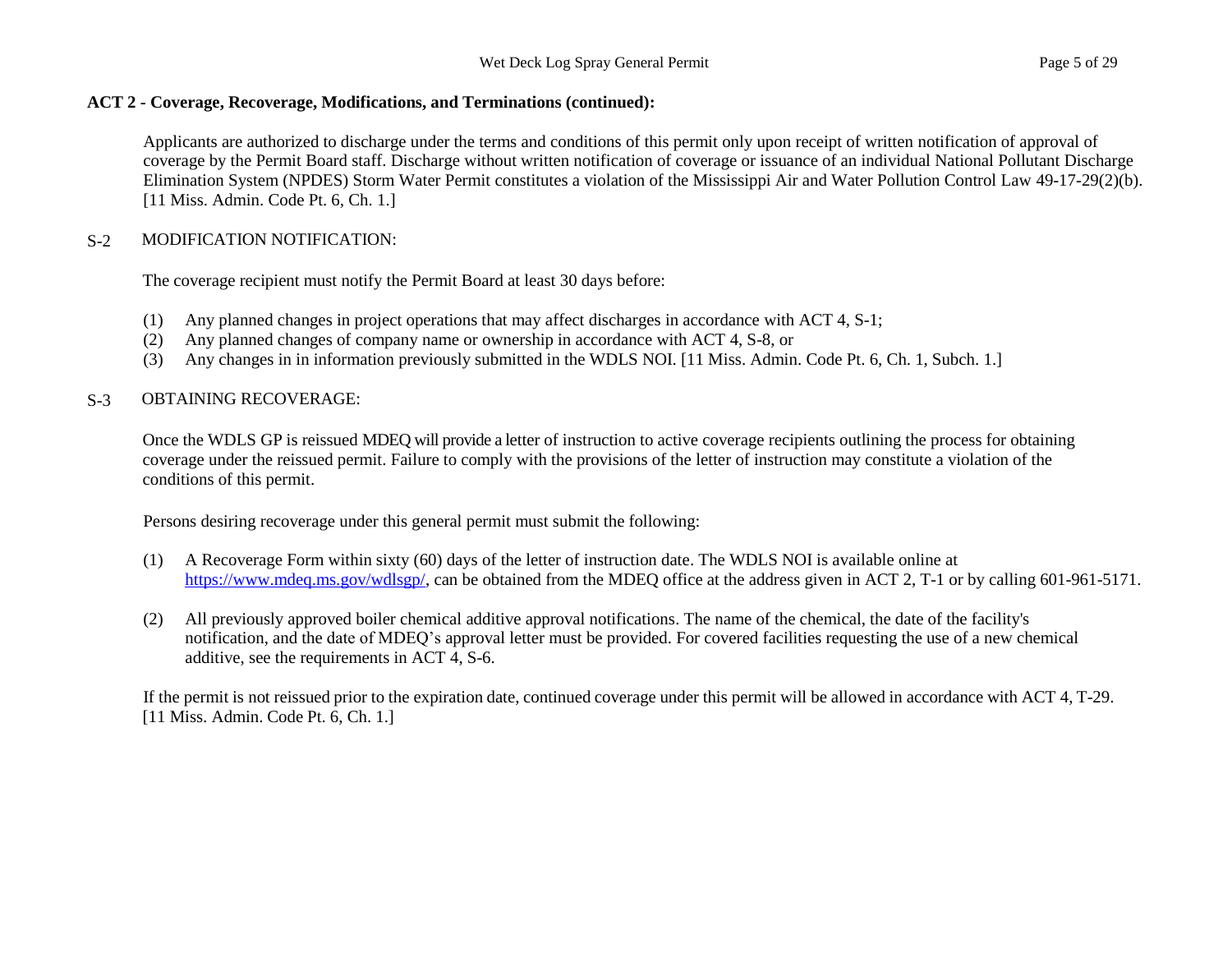# **ACT 2 - Coverage, Recoverage, Modifications, and Terminations (continued):**

# S-4 REQUIRING AN INDIVIDUAL PERMIT OR ALTERNATIVE GENERAL PERMIT:

- (1) The Permit Board may require any coverage recipient to apply for and obtain either an individual or an alternative general NPDES permit. Any interested person may petition the Permit Board to take action under this paragraph. The Permit Board may require any coverage recipient to apply for an individual NPDES permit only if the coverage recipient has been notified in writing. Such notice shall include reasons for the Permit Board's decision, an application form and a filing deadline. The Permit Board may grant additional time at its discretion. If a coverage recipient fails to submit a requested application in a timely manner, coverage under this permit is automatically terminated at the end of the day specified for application submittal.
- (2) Any coverage recipient may request to be excluded from permit coverage by applying for an individual permit or coverage under another general permit. The applicant shall submit the appropriate individual application or Notice of Intent.
- (3) Coverage under this permit is automatically terminated on the issuance date of the respective alternative individual or general permit. When the request for an alternative individual or general permit is denied, coverage under this permit continues unless terminated by the Permit Board. [11 Miss. Admin. Code Pt. 6, Ch.1.]

## S-5 PLANS AND SPECIFICATIONS:

A new facility or an existing facility proposing modifications to the design of the wastewater treatment facilities necessary to achieve compliance with the requirements of this permit must submit plans and specifications. All plans and specifications submitted to the Department must be developed and/or reviewed and certified by a professional engineer who holds a valid certificate of registration as a professional engineer issued by the Mississippi State Board of Registration for Professional Engineers and Land Surveyors. [11 Miss. Admin. Code Pt. 6, Ch. 1.]

#### S-6 CLOSURE AND TERMINATION REQUIREMENTS:

Should the coverage recipient decide to permanently cease its wet deck log spraying activities and/or abandon the premises upon which it operates, a Closure Plan and a Notice of Termination (NOT) Form shall be submitted to the MDEQ no later than 90 days prior to doing so. The NOT Form is available online at https://www.mdeq.ms.gov/wdlsgp/. The Closure Plan shall address how and when all treatment units, industrial machinery, material handling equipment, manufactured products, by-products, raw materials, stored chemicals, and solid and liquid waste and residues will be removed from the premises, closed, or managed so that no potential environmental hazard will be presented. The coverage recipient is bound by the conditions of this permit until MDEQ issues a termination of coverage. [11 Miss. Admin. Code Pt. 6, Ch. 1.]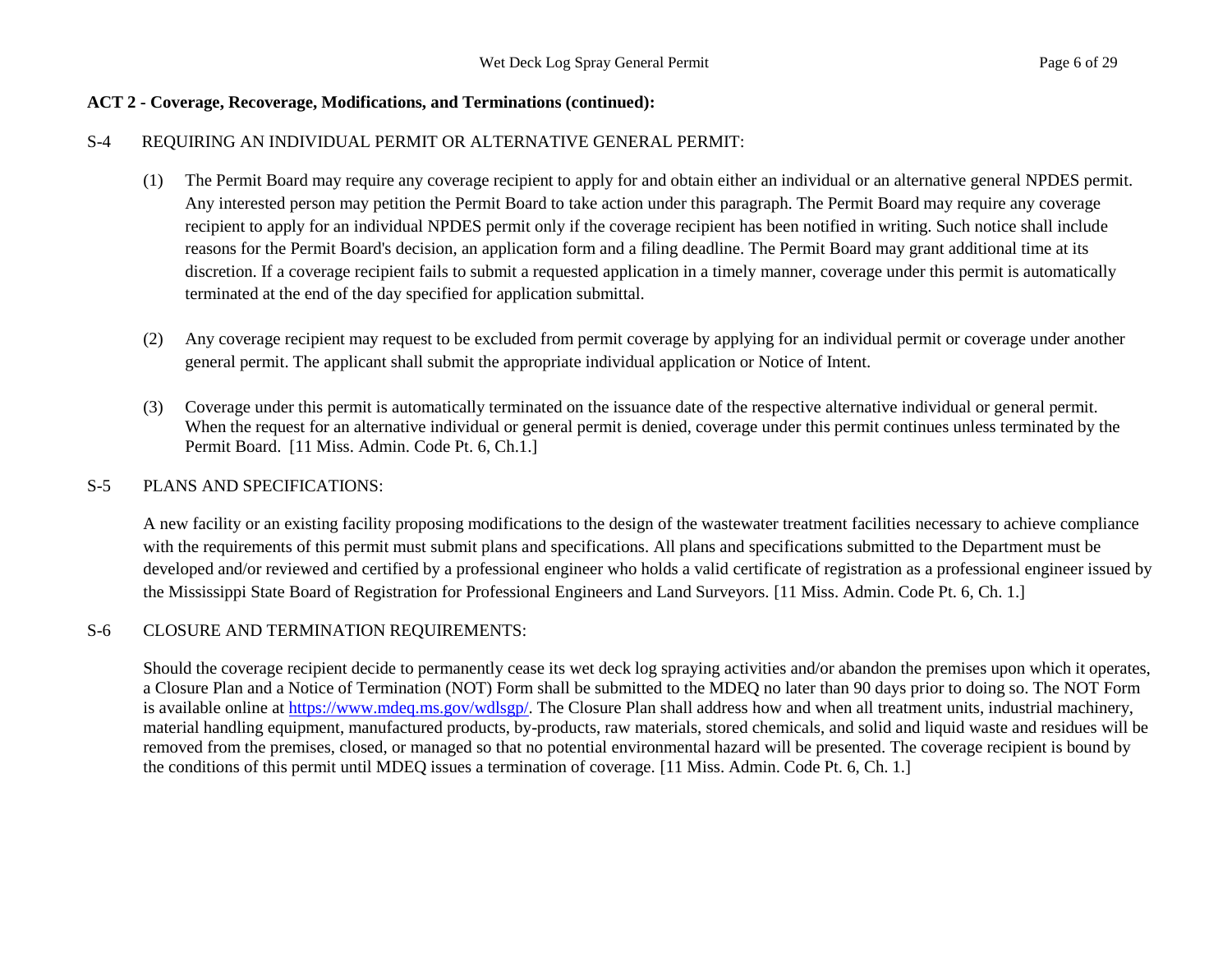#### **ACT 2 - Coverage, Recoverage, Modifications, and Terminations (continued):**

## T-1 WHERE TO SUBMIT THE WDLS NOI, RECOVERAGE, AND NOT FORMS:

Complete and appropriately signed WDLS NOI Forms must be submitted to:

Chief, Environmental Permits Division Mississippi Department of Environmental Quality Office of Pollution Control P.O. Box 2261 Jackson, Mississippi 39225

In addition to mailing paper, electronic submittals are also recommended. Electronic submittals can be submitted at the following link: https://www.mdeq.ms.gov/wdlsgp/. After December 20, 2025, these forms shall be submitted by the coverage recipient electronically as instructed by MDEQ. [11 Miss. Admin. Code Pt. 6, Ch. 1., 40 CFR Part 122.26(g)(1)(iii), 40 CFR Part 122.28(b)(2), 40 CFR Part 122.64(c)]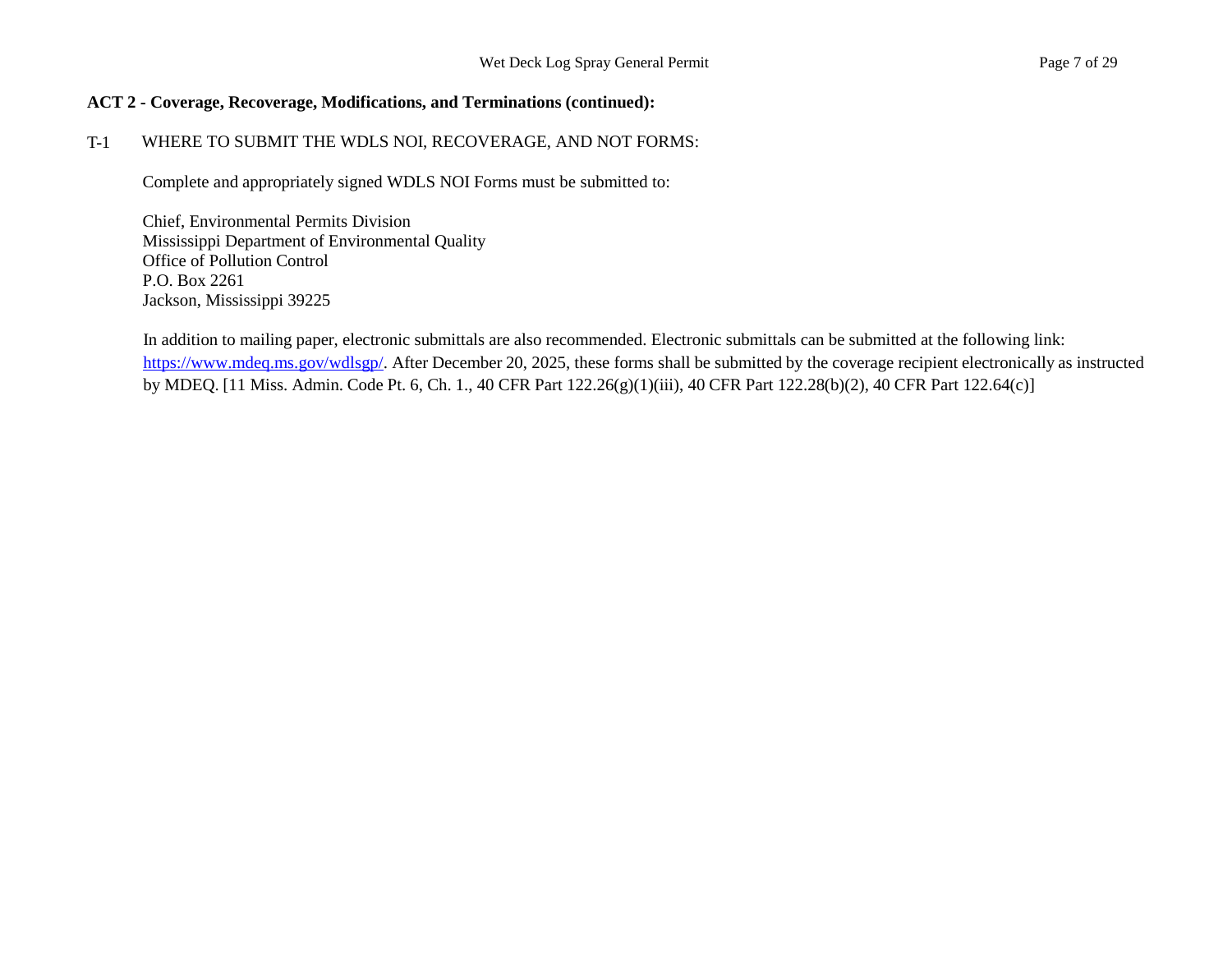#### **ACT 3 - Process Wastewater Requirements:**

- L-1 The wet deck log spray recirculation system should be operated in a manner which maximizes freeboard and maintains a minimum of two feet of freeboard in the wet deck log spray recirculation pond. [11 Miss. Admin. Code Pt. 6, Ch. 1, Subch. 1.]
- L-2 There shall be no discharge of process wastewater from the wet deck log spray recirculation pond other than water which is sprayed onto the timber and storm water run-off from the timber wet deck storage area. [11 Miss. Admin. Code Pt. 6, Ch. 1, Subch. 1.]
- L-3 There shall be no discharge of debris from this facility into waters of the State. Debris is defined as woody material such as bark, twigs, branches, heartwood, or sapwood that will not pass through a 1-inch (2.54 cm) diameter round opening. [11 Miss. Admin. Code Pt. 6, Ch. 1, Subch. 1.]
- L-4 There shall be no discharge of floating solids or visible foam in other than trace amounts. [11 Miss. Admin. Code Pt. 6, R 2.2.A(2).]
- L-5 The discharges shall not cause the occurrence of a visible sheen on the surface of the receiving waters. [11 Miss. Admin. Code Pt. 6, R 2.2.A(2).]
- L-6 Samples taken in compliance with the monitoring requirements specified in this permit shall be taken at the nearest accessible point after final treatment but prior to mixing with the receiving stream or as otherwise specified in this permit. [11 Miss. Admin. Code Pt. 6, R. 1.1.4.A(28).]
- S-1 Such discharges shall be limited and monitored by the coverage recipient as specified below:

|                       | <b>Discharge Limitations</b> |                      |                                |                       |                      | <b>Monitoring Requirements</b> |                    |               |
|-----------------------|------------------------------|----------------------|--------------------------------|-----------------------|----------------------|--------------------------------|--------------------|---------------|
| <b>Parameter</b>      | <b>Quantity / Loading</b>    |                      | <b>Ouality / Concentration</b> |                       |                      | <b>Sampling</b>                |                    | Which         |
|                       | <b>Annual Average</b>        | <b>Daily Maximum</b> | <b>Minimum</b>                 | <b>Annual Average</b> | <b>Daily Maximum</b> | Frequency                      | <b>Sample Type</b> | <b>Months</b> |
| <b>Flow, Effluent</b> | Report MGD                   | Report MGD           | ******                         | ******                | ******               | Semi-annual                    | Instantaneous      | Jan-Dec       |
| pH, Eff <i>luent</i>  | ******                       | ******               | $6.0$ SU                       | ******                | 9.0 SU               | Semi-annual                    | Grab               | Jan-Dec       |

# S-2 DISCHARGE MONITORING REPORT (DMR) SUBMITTAL:

Monitoring results obtained during the previous calendar year shall be summarized and reported on an annual Discharge Monitoring Report (DMR) due no later than January 28<sup>th</sup> following the completed reporting period. DMRs shall be submitted electronically using the MDEQ NetDMR system. DMRs and all other reports required herein, shall be signed in accordance with the Mississippi Wastewater Regulations. [11 Miss. Admin. Code Pt. 6, R.  $1.1.4.A(15)(c).$ 

# T-1 REPRESENTATIVE SAMPLING:

Samples and measurements taken as required herein shall be representative of the volume and nature of the monitored wastewater. [11 Miss. Admin. Code Pt. 6, R. 1.1.4.A(28)(e).]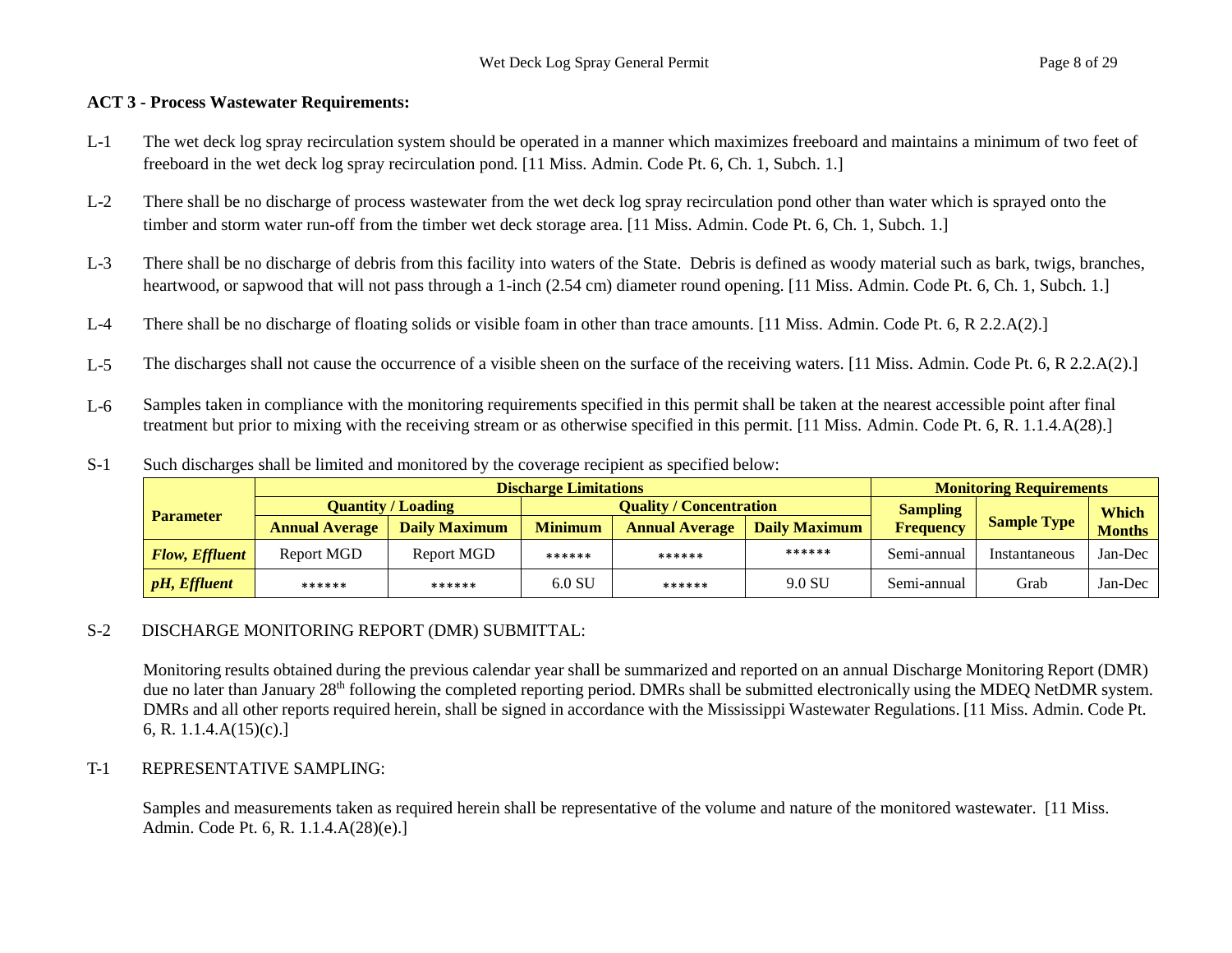#### R-1 RECORDING OF RESULTS:

For each measurement or sample taken pursuant to the requirements of this permit, the permittee shall maintain records of all information obtained from such monitoring including:

- (1) The exact place, date, and time of sampling;
- (2) The dates the analyses were performed;
- (3) The person(s) who performed the analyses;
- (4) The analytical techniques, procedures or methods used; and
- (5) The results of all required analyses. [11 Miss. Admin. Code Pt. 6, Ch. 1.; 11 Miss. Admin. Code Pt. 2, Ch. 2.]

# R-2 RECORDS RETENTION:

All records and results of monitoring activities required by this permit, including calibration and maintenance records, shall be retained by the permittee for a minimum of three (3) years, unless otherwise required or extended by the Permit Board, copies of which shall be furnished to the Department upon request. [11 Miss. Admin. Code Pt. 6, Ch. 1.]

# R-3 REPORTING – MONITORING REPORTS:

- (1) If the permittee monitors any pollutant as prescribed in the permit more frequently than required by the permit using test procedures approved under 40 CFR Part 136 or, in the case of sludge use or disposal, approved under 40 CFR Part 136 unless otherwise specified in 40 CFR Part 503, or as specified in the permit, the results of this monitoring shall be included in the calculation and reporting of the data submitted in the DMR or sludge reporting form specified by the Permit Board. [11 Miss. Admin. Code Pt. 6, R. 1.1.4.A(15)(c)(2).]
- (2) Calculations for all limitations which require averaging of measurements shall utilize an arithmetic mean unless otherwise specified by the Permit Board in the permit.  $[11$  Miss. Admin. Code Pt. 6, R. 1.1.4.A(15)(c)(3).]

# R-4 REPORTING – AVERAGING BELOW DETECTABLE ANALYSES:

If the results for a given sample analysis are such that any parameter (other than fecal coliform) is not detected at or above the minimum level (ML) for the test method used, a value of zero will be used for that sample in calculating an arithmetic mean value for the parameter. If the resulting calculated arithmetic mean value for that reporting period is zero, the permittee shall report "NODI = B" on the DMR. For fecal coliform, a value of 1.0 shall be used in calculating the geometric mean. If the resulting fecal coliform mean value is 1.0, the permittee shall report "NODI = B" on the DMR. For each quantitative sample value that is not detectable, the test method used and the minimum level for that method for that parameter shall be attached to and submitted with the DMR. The permittee shall then be considered in compliance with the appropriate effluent limitation and/or reporting requirement. [11 Miss. Admin. Code Pt. 6, R. 1.2.6.G(4).]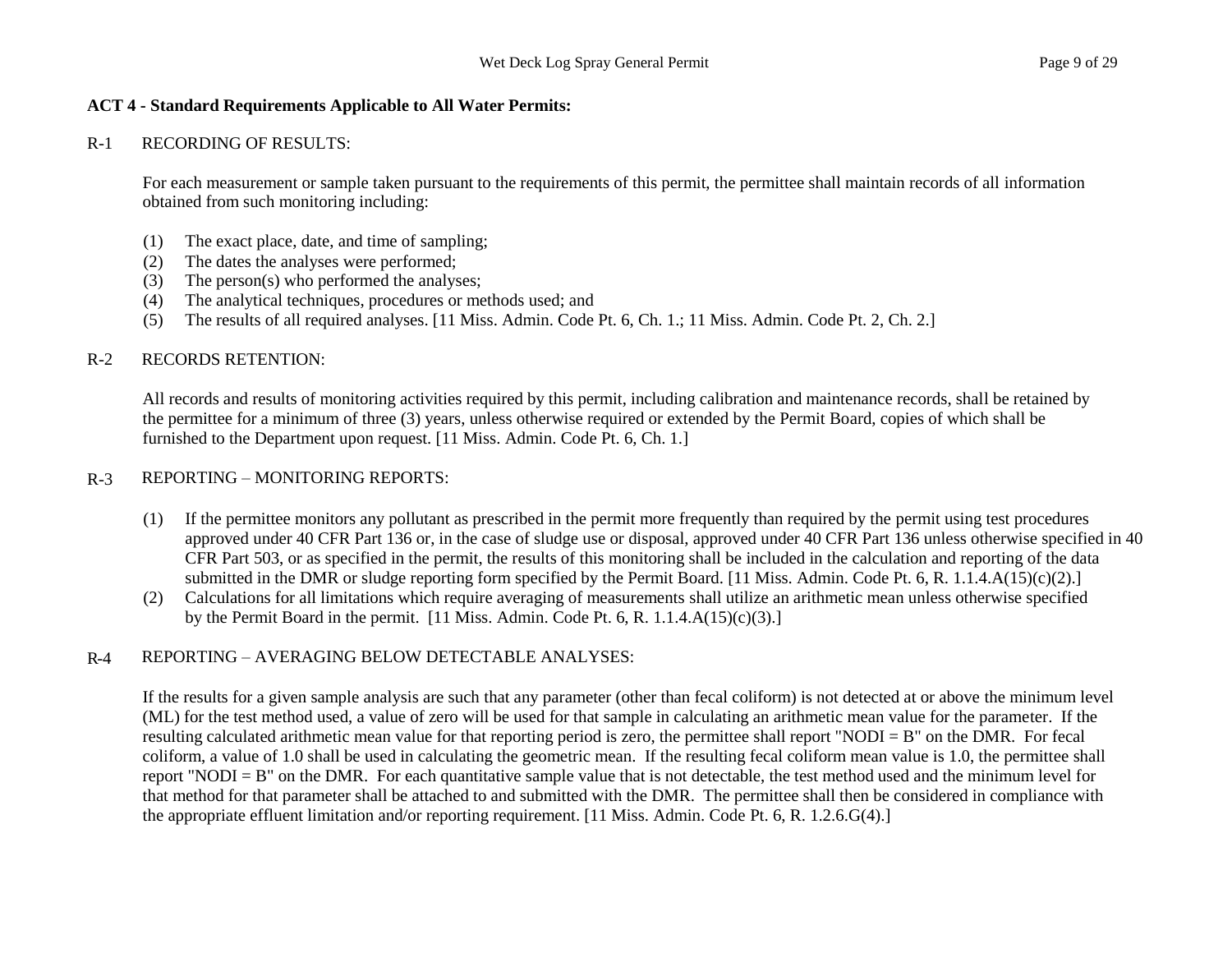# R-5 MAINTAINING ELECTRONIC DOCUMENTS:

Any documents required by this permit may be kept electronically but must be readily available during site inspection or upon request. [11 Miss. Admin. Code Pt. 6, Ch. 1.]

# S-1 REPORTING REQUIREMNETS – PLANNED CHANGES:

The permittee shall give notice to the Permit Board as soon as possible of any planned physical alterations or additions, including but not limited to, a change of operation to the permitted facility. Notice is required in the circumstances that follow:

- (1) The alteration or addition to a permitted facility may meet one of the criteria for determining whether the facility is a new source in 40 CFR 122.29(b); or
- (2) The alteration or addition could significantly change the nature or increase the quantity of pollutants discharged. This notification applies to pollutants which are not subject to either effluent limitations in the permit or notification requirements under 40 CFR  $122.42(a)(1)$ .
- (3) The alteration or addition results in a significant change in the permittee's sludge use or disposal practices, and such alteration, addition, or change may justify the application of permit conditions that are different from or absent in the existing permit, including notification of additional use or disposal sites not reported during the permit application process or not reported pursuant to an approved land application plan; [11 Miss. Admin. Code Pt. 6, R. 1.1.4.A(15)(a).]

# S-2 REPORTING REQUIREMENTS – ANTICIPATED NONCOMPLIANCE:

The permittee shall give advance notice to the Permit Board of any planned changes in the permitted facility or activity which may result in noncompliance with permit requirements. [11 Miss. Admin. Code Pt. 6, R. 1.1.4.A(15)(b).]

# S-3 NONCOMPLIANCE NOTIFICATION – OTHER NONCOMPLIANCE:

The permittee shall report all instances of noncompliance not reported under the twenty-four hour reporting requirements, at the time monitoring reports are submitted or within 30 days from the end of the month in which the noncompliance occurs. The reports shall contain the same information as is required under the twenty-four hour reporting requirements contained in this permit.

All reports required by this condition which are submitted after December 20, 2025, shall be submitted by the coverage recipient electronically as instructed by MDEQ. [11Miss. Admin. Code Pt. 6, Ch. 1. 1.1.4.A(29)(f).]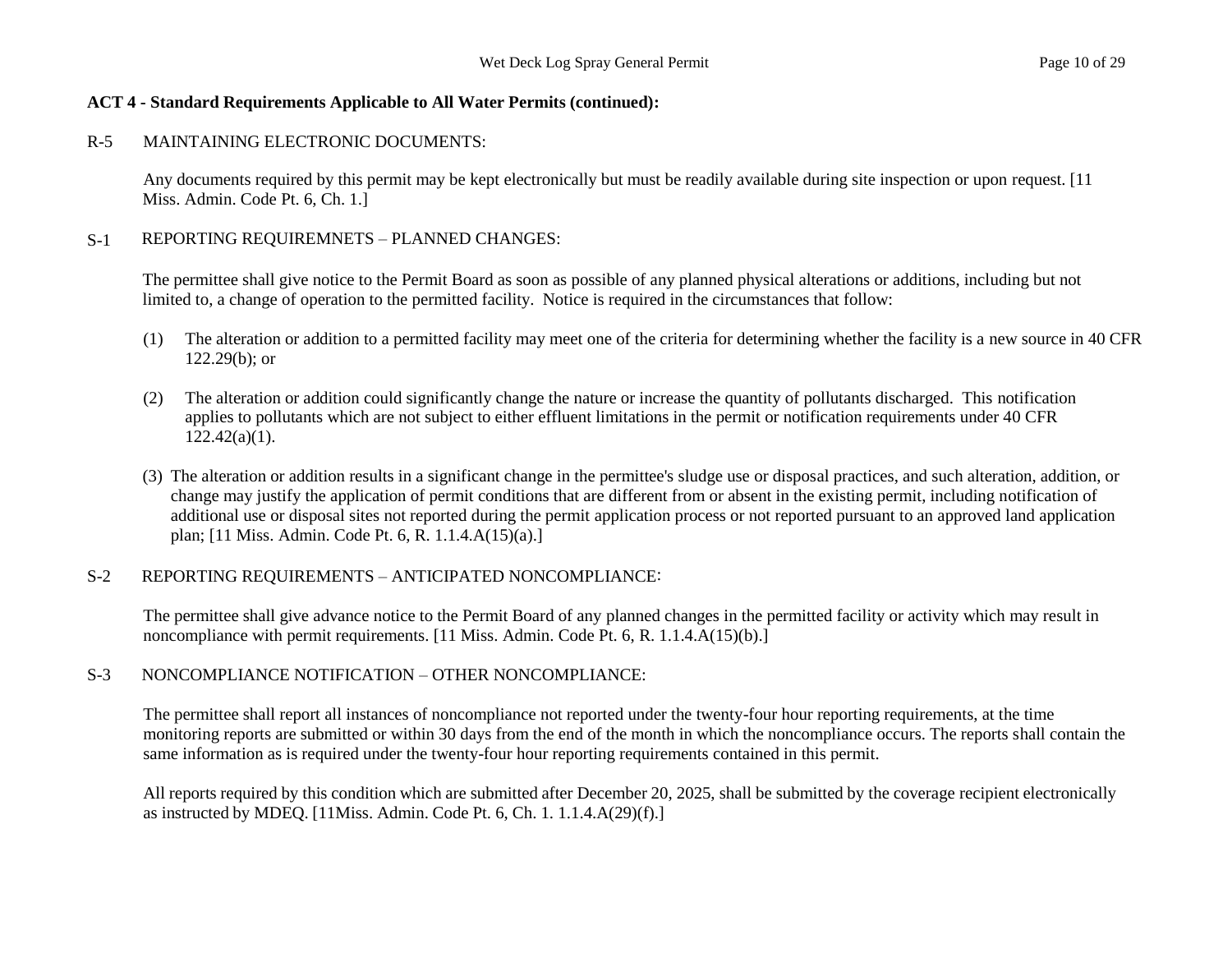## S-4 NONCOMPLIANCE NOTIFICATION – OTHER INFORMATION:

Where the permittee becomes aware that it failed to submit any relevant facts in a permit application, or submitted incorrect information in a permit application or in any report to the Permit Board, it shall promptly submit such facts or information. [11 Miss. Admin. Code Pt. 6, R.  $1.1.4.A(29)(g).$ 

# S-5 NONCOMPLIANCE NOTIFICATION – TWENTY-FOUR HOUR ORAL AND FIVE DAY WRITTEN REPORTING:

- (1) The permittee shall report any noncompliance which may endanger health or the environment. Any information shall be provided orally within 24 hours from the time the permittee becomes aware of the circumstances. A written submission shall also be provided within 5 days of the time the permittee becomes aware of the circumstances. The written submission shall contain a description of the noncompliance and its cause; the period of noncompliance, including exact dates and times, and if the noncompliance has not been corrected, the anticipated time it is expected to continue; and steps taken or planned to reduce, eliminate, and/or prevent recurrence of the noncompliance.
- (2) The following shall be included as information which must be reported within 24 hours under this paragraph.
	- (a) Any unanticipated bypass which exceeds any effluent limitation in the permit.
	- (b) Any upset which exceeds any effluent limitation in the permit.
	- (c) Violation of a maximum daily discharge limitation for any of the pollutants listed by the Permit Board in the permit to be reported within 24 hours.
- (3) The Executive Director may waive the written report on a case-by-case basis for reports under paragraph (1) of this section if the oral report has been received within 24 hours.

All reports required by this condition which are submitted after December 20, 2025, shall be submitted by the coverage recipient electronically as instructed by MDEQ. [11Miss. Admin. Code Pt. 6, Ch. 1. 1.1.4.A(29)(e).]

# S-6 REQUIREMENTS REGARDING COOLING AND BOILER WATER ADDITIVES:

Notification shall be made to the permitting authority in writing not later than sixty (60) days prior to initiating the addition of any chemical product to the cooling water and/or boiler water which is subject to discharge, other than those previously approved and/or used. Such notification should include, but not be limited to:

- (1) Name and composition of the proposed additive
- (2) Proposed discharge concentration
- (3) Dosage addition rates
- (4) Frequency of use
- (5) EPA registration, if applicable, and
- (6) Aquatic species toxicological data

Written approval must be received from the permitting authority prior to initiating use. [11 Miss. Admin. Code Pt. 6, R. 1.1.4.A(14).]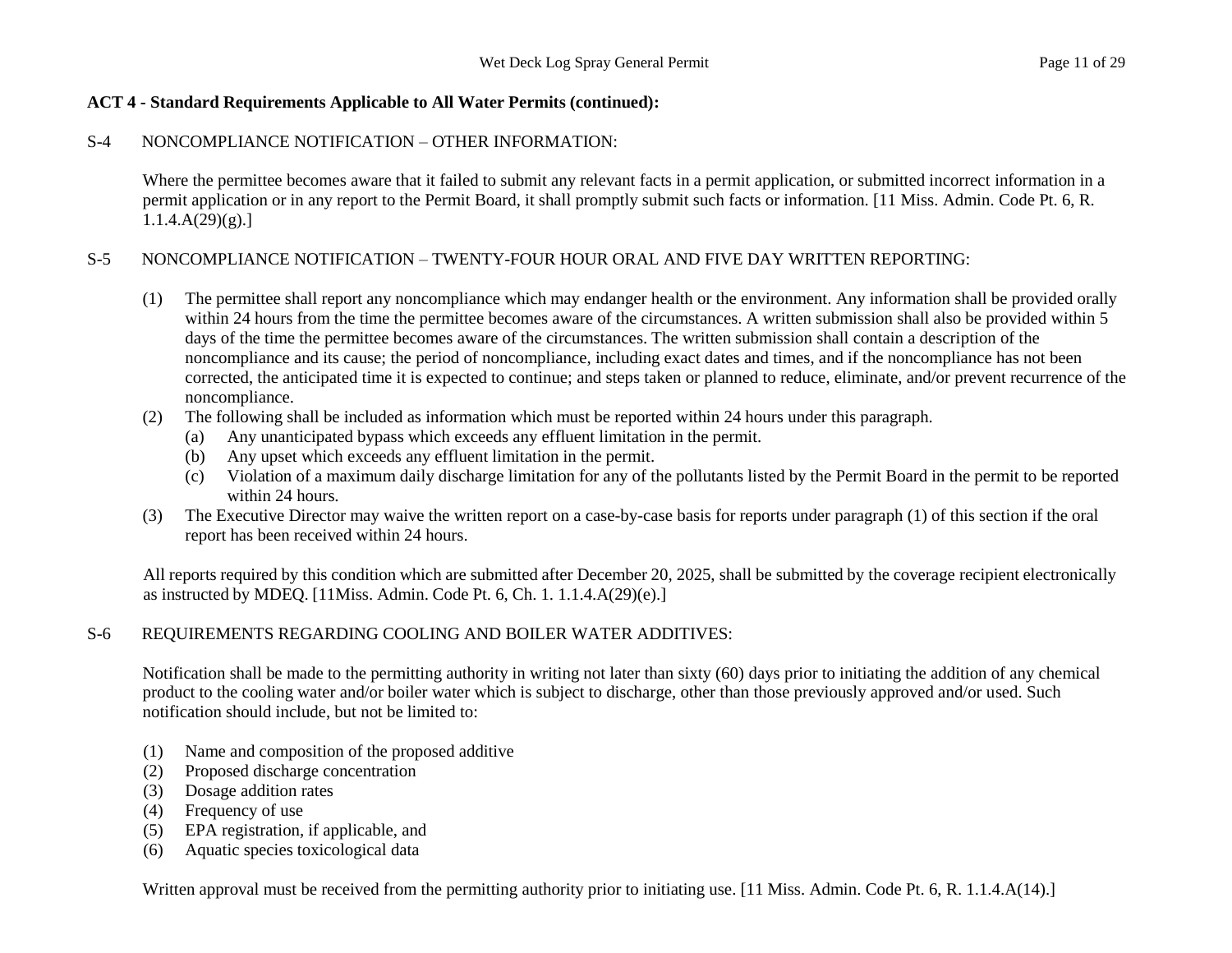#### S-7 BYPASSING NOTICE:

Anticipated bypass – If the coverage recipient knows in advance of the need for a bypass, it shall submit prior notice, if possible at least ten days before the date of the bypass.

Unanticipated bypass – The coverage recipient shall submit notice of an unanticipated bypass as required by the twenty-four hour reporting requirements set forth in this permit.

All reports required by this condition which are submitted after December 20, 2025, shall be submitted by the coverage recipient electronically as instructed by MDEQ. [11 Miss. Admin. Code Pt. 6, R. 1.1.4.A(20).;40 CFR 122.41(m)(3)]

#### S-8 TRANSFER OF OWNERSHIP OR CONTROL:

Coverage under this permit is not transferable to any person except after notice to and approval by the Permit Board. The Permit Board may require the coverage recipient to obtain another NPDES permit. Transfer of coverage requests shall be submitted to the Permit Board using the Transfer and/or Name Change Form which is available online at https://www.mdeq.ms.gov/wdlsgp/. [11 Miss. Admin. Code Pt. 6, R. 1.1.5.C.]

#### T-1 PERMIT EFFECTIVE DATE:

The permittee shall achieve compliance with the effluent limitations specified for discharge in accordance with the following schedule: Upon permit issuance. [11 Miss. Admin. Code Pt. 6, R. 1.1.4.A(9).]

#### T-2 SIGNATORY REUIREMENTS – CERTIFICATION:

All applications, reports, or information submitted to the Permit Board shall be signed and certified. Any person signing a document under the signatory requirements stated in this permit shall make the following certification:

"I certify under penalty of law that this document and all attachments were prepared under the direction or supervision in accordance with a system designed to assure that qualified personnel properly gather and evaluate the information submitted. Based on my inquiry of the person or persons who manage the system, or those persons directly responsible for gathering the information, the information submitted is, to the best of my knowledge and belief, true, accurate, and complete. I am aware that there are significant penalties for submitting false information, including the possibility of fine and imprisonment for knowing violations." [11 Miss. Admin. Code Pt. 6, R. 1.1.2.C.]

#### T-3 SIGNATORY REUIREMENTS – CHANGE TO AUTHORIZATION:

If an authorization under the signatory requirements of this permit is no longer accurate because a different individual or position has responsibility for the overall operation of the facility, a new authorization satisfying the signatory requirements of this permit must be submitted to the Permit Board prior to or together with any reports, information, or applications. [11 Miss. Admin. Code Pt. 6, R. 1.1.2.C.]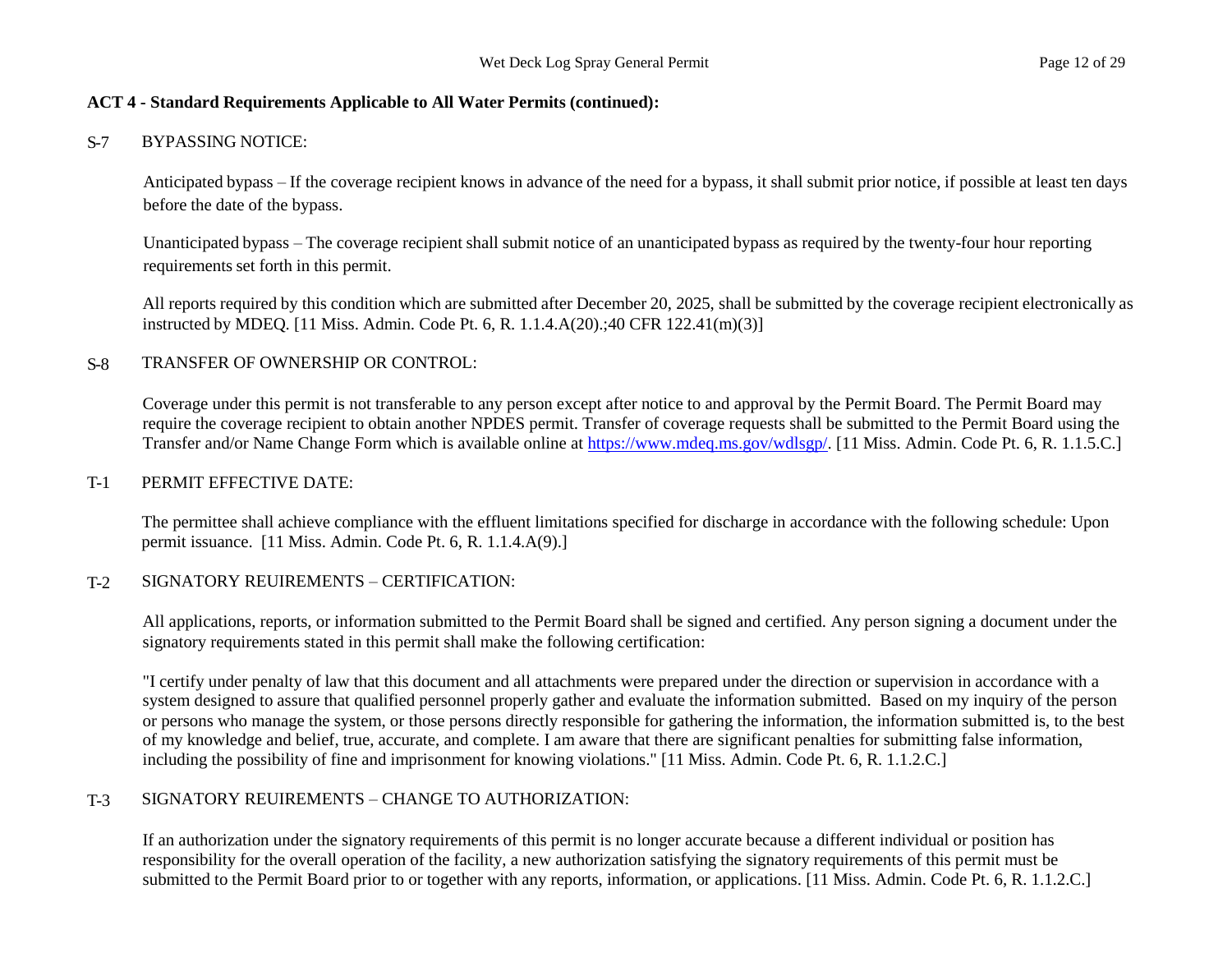# T-4 SIGNATORY REUIREMENTS – APPLICATION SIGNATURES:

All WDLS NOIs and Recoverage Forms shall be signed as follows:

- (1) For a corporation by a responsible corporate officer. For this permit, a responsible corporate officer means:
	- (a) A president, secretary, treasurer, or vice-president of the corporation in charge of a principal business function, or any other person who performs similar policy or decision-making functions for the corporation; or
	- (b) The manager of one or more manufacturing, production or operating facilities, provided, the manager is authorized to make management decisions which govern the operation of the regulated facility including having the explicit or implicit duty of making major capital investment recommendations, and initiating and directing other comprehensive measures to assure long term environmental compliance with environmental laws and regulations; the manager can ensure that the necessary systems are established or actions taken to gather complete and accurate information for permit application requirements; and where authority to sign documents has been assigned or delegated to the manager in accordance with corporate procedures;
- (2) For a partnership or sole proprietorship by a general partner or the proprietor, respectively; or
- (3) For a municipal, State, Federal, or other public agency by either a principal executive officer or ranking elected official. For purposes of this section, a principal executive officer of a Federal agency includes:
	- (a) The chief executive officer of the agency, or
	- (b) A senior executive officer having responsibility for the overall operations of a principal geographic unit of the agency. [11 Miss. Admin. Code Pt. 6, R. 1.1.2.C(1).]

# T-5 SIGNATORY REUIREMENTS – REPORTS AND OTHER INFORMATION:

All reports required by the permit and other information requested by the Permit Board shall be signed by a person described by the application signature requirements in this permit or by a duly authorized representative of that person. A person is a duly authorized representative only if:

- (1) The authorization is made in writing by a person described by the application signature requirements;
- (2) The authorization specifies either an individual or a position having responsibility for the overall operation of the regulated facility or activity, such as the position of plant manager, operator of a well or a well field, superintendent, position having overall responsibility for environmental matters for the company. (A duly authorized representative may thus be either a named individual or any individual occupying a named position.); and
- (3) The written authorization is submitted to the Permit Board. [11 Miss. Admin. Code Pt. 6, R. 1.1.2.C(2).]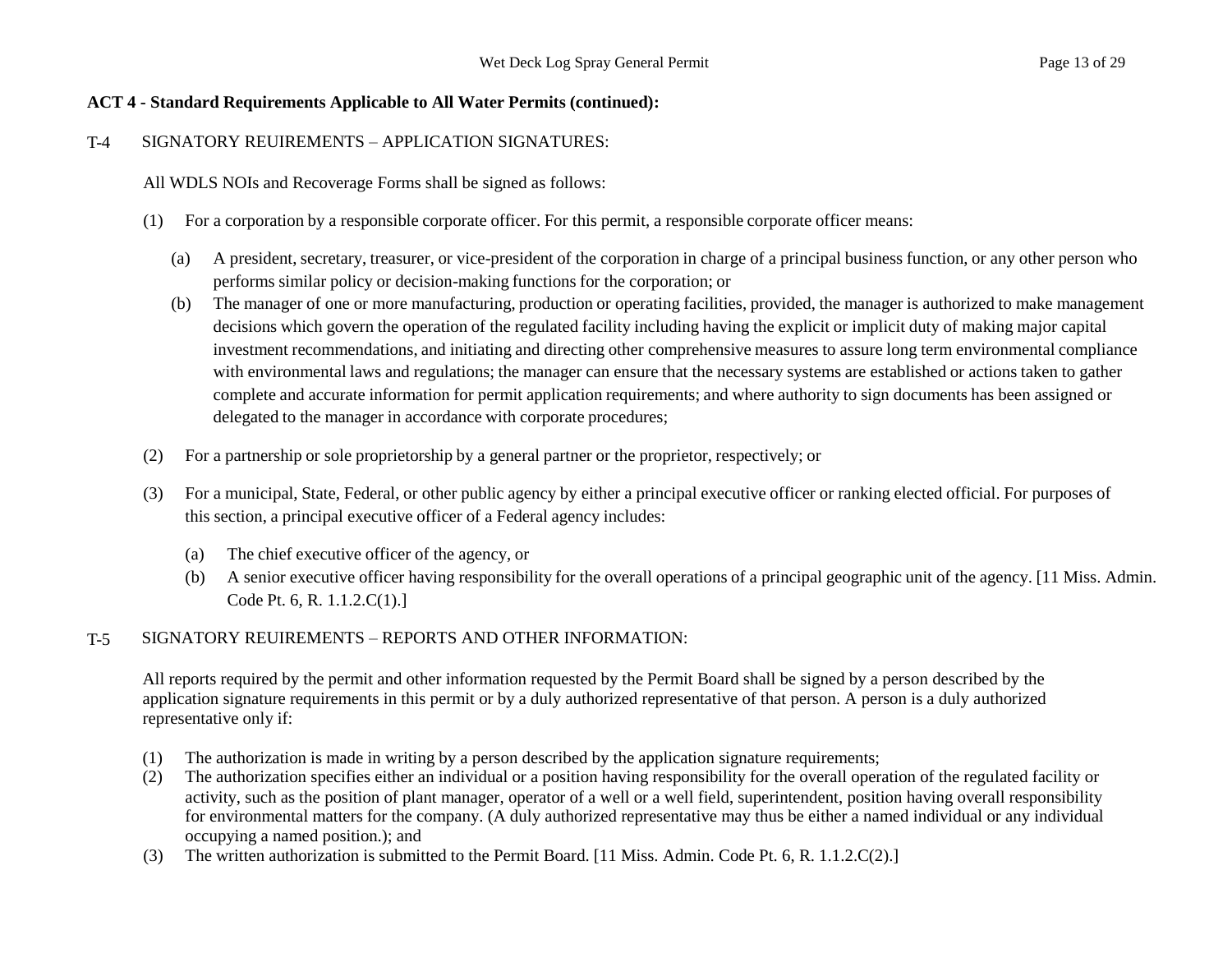#### T-6 AVAILABILITY OF RECORDS:

Except for information deemed to be confidential under the Mississippi Code Ann. 49-17-39 and 40 CFR 123.41, file information relating to this permit shall be made available for public inspection and copying during normal business hours at the office of the Department of Environmental Quality in Jackson, Mississippi. Written request must be provided in accordance with policies developed by the Commission and must state, specifically, records proposed for review, date proposed for review and copying requirements. [11 Miss. Admin. Code Pt. 6, R. 1.1.3.E.]

#### T-7 PROTECTION OF CONFIDENTIAL INFORMATION:

- (1) Pursuant to Miss. Code Ann. ' 49-17-39 and 40 CFR 123.41, the Permit Board shall make available to the public all information contained on any form and all public comments on such information. Effluent data and information concerning air or water quality shall also be made available to the public. Information that is determined by the Commission to be trade secrets shall not be disclosed to the public without prior consent of the source of such information. When a claim of confidentiality is made by a person in accordance with the provisions of Miss. Code Ann. ' 49-17-39, a recommendation on the questions of confidentiality shall be made by the Commission and forwarded to the Regional Administrator (or his/her designee) of EPA for his concurrence in such determination of confidentiality.
- (2) A copy of a State, UIC, or NPDES permit application, public notice, fact sheet, draft permit and other forms relating thereto, including written public comment and other reports, files and information relating to the application not classified as confidential information by the Commission pursuant to Part II. B.13.a), shall be available for public inspection and copying during normal business hours at the office of the Department in Jackson, Mississippi.
- (3) Upon determination by the Commission that information submitted by a permit applicant is entitled to protection against disclosure as trade secrets, the information shall be so labeled and otherwise handled as confidential. Copies of the information and a notice of the Commission's action shall be forwarded to the Regional Administrator (or his/her designee). In making its determination of entitlement to protection as a trade secret, the Commission shall follow the procedure set forth in Miss. Code Ann. ' 49-17-39. In the event the Commission denies the claim of confidentiality, the applicant shall have, upon notification thereof, the right to appeal the Commission's determination in the same manner provided for other orders of the Commission. No disclosure, except to EPA, shall be allowed until any appeal from the determination of the Commission is completed. [11 Miss. Admin. Code Pt. 6, R. 1.1.3.F.]

# T-8 DUTY TO COMPLY:

The permittee must comply with all conditions of this permit. Any permit noncompliance constitutes a violation of the Clean Water Act and is grounds for enforcement action; for permit termination, revocation and reissuance, or modification; or denial of a permit renewal application. [11 Miss. Admin. Code Pt. 6, R. 1.1.4.A(2).]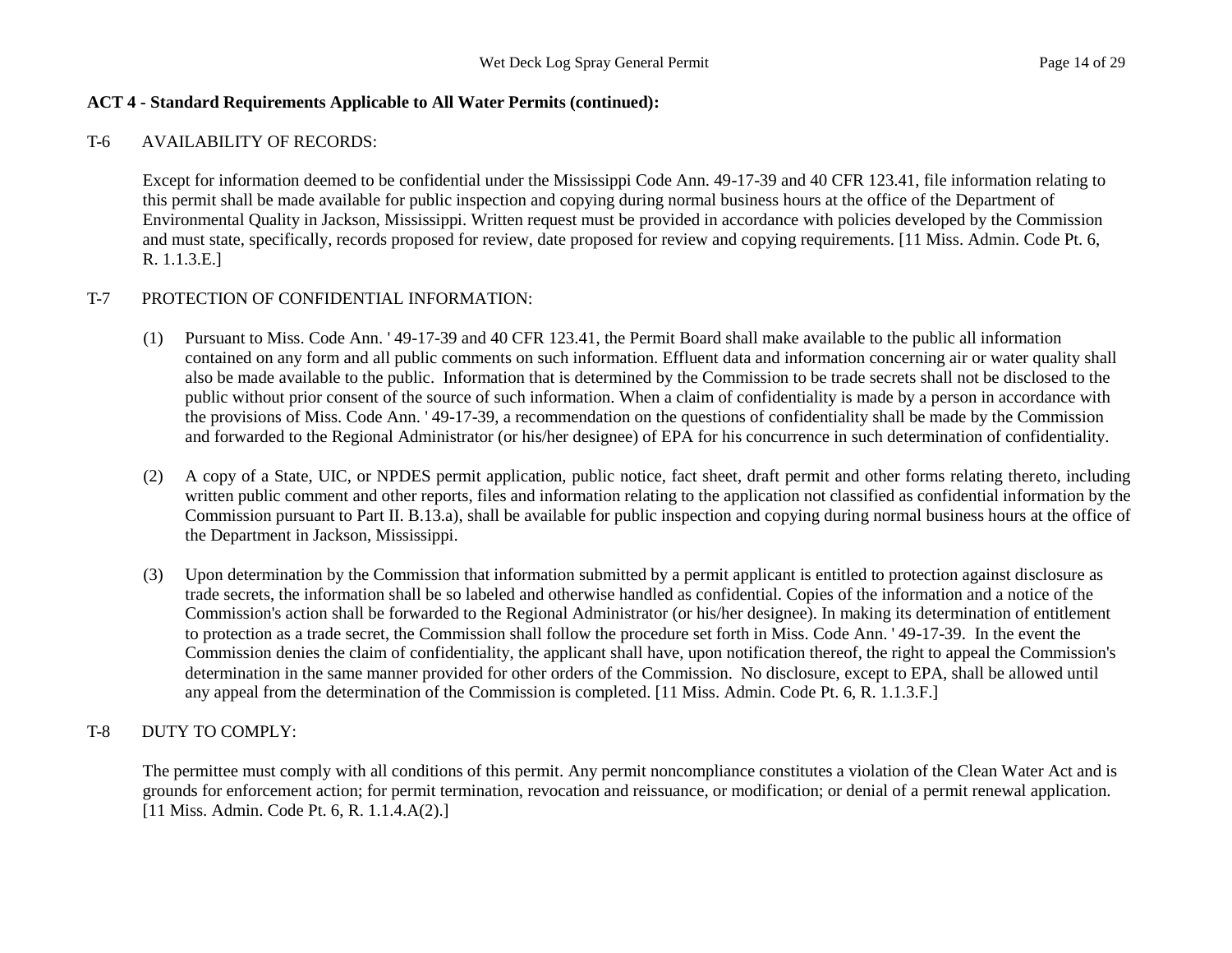# T-9 SPILL PREVENTION AND BEST MANAGEMENT PLANS:

Any permittee which has above ground bulk storage capacity, of more than 1320 gallons or any single container with a capacity greater than 660 gallons, of materials and/or liquids (including but not limited to, all raw, finished and/or waste material) with chronic or acute potential for pollution impact on waters of the State and not subject to Mississippi Hazardous Waste Management Regulations or 40 CFR 112 (Oil Pollution Prevention) regulations shall provide secondary containment as found in 40 CFR 112 or equivalent protective measures such as trenches or waterways which would conduct any tank releases to a permitted treatment system or sufficient equalization or treatment capacity needed to prevent chronic/acute pollution impact. [11 Miss. Admin. Code Pt. 6, R. 1.1.4.A(12)(a).]

#### T-10 FACILITY EXPANSION AND/OR MODIFICATION:

Any facility expansion, production increases, process modifications, changes in discharge volume or location or other changes in operations or conditions of the permittee which may result in a new or increased discharge of waste, shall be reported to the Permit Board by submission of a new application for a permit pursuant to Section II.A. of the Mississippi Wastewater Regulations, or if the discharge does not violate effluent limitations specified in the permit, by submitting to the Permit Board a notice of a new or increased discharge. [11 Miss. Admin. Code Pt. 6, R. 1.1.4.A(14).]

#### T-11 DUTY TO PROVIDE INFORMATION:

The applicant shall furnish to the Permit Board, within a reasonable time, any information that the Permit Board may request to determine compliance with this permit. [11 Miss. Admin. Code Pt. 6, R. 1.1.4.A(16).]

# T-12 PROPER OPERATION AND MAINTENANCE:

The permittee shall at all times properly operate, maintain, and when necessary, promptly replace all facilities and systems of collection, treatment and control (and related appurtenances) which are installed or used by the permittee to achieve compliance with the conditions of this permit. Proper operation and maintenance includes adequate laboratory controls and appropriate quality assurance procedures. Proper replacement includes maintaining an adequate inventory of replacement equipment and parts for prompt replacement when necessary to maintain continuous collection and treatment of wastewater. This provision requires the operation of back-up or auxiliary facilities or similar systems that are installed by a permittee only when the operation is necessary to achieve compliance with the conditions of the permit. [11 Miss. Admin. Code Pt. 6, R. 1.1.4.A(18).]

# T-13 DUTY TO MITIGATE:

The permittee shall take all reasonable steps to minimize or prevent any discharge or sludge use or disposal in violation of the permit that has a reasonable likelihood of adversely affecting human health or the environment. [11 Miss. Admin. Code Pt. 6, R. 1.1.4.A(19).]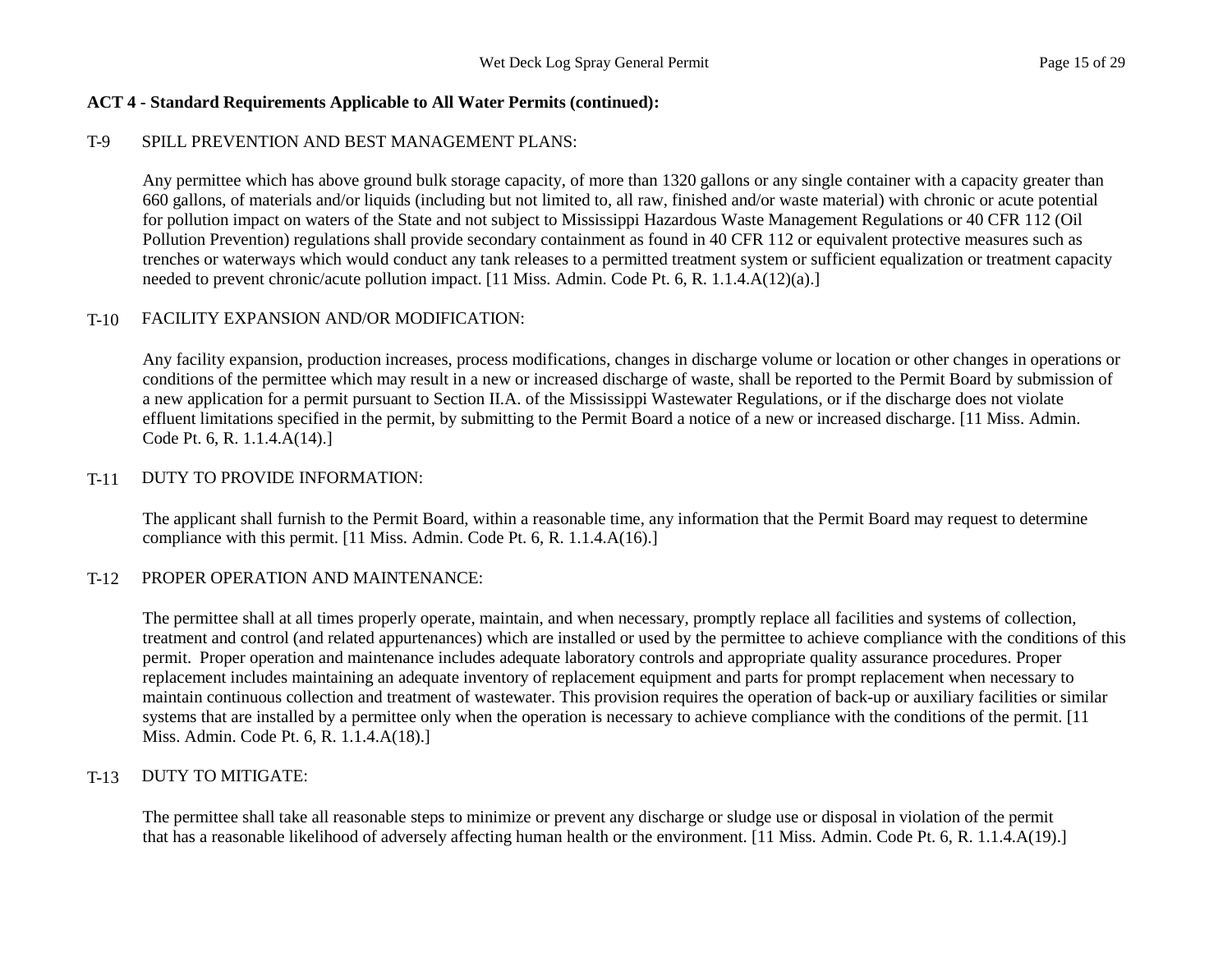# T-14 INSPECTION AND ENTRY:

The permittee shall allow any authorized Commission representative to enter the permittee's premises at any reasonable time, to have access to and copy any applicable records, to inspect process facilities, treatment works, monitoring methods or equipment or to take samples, as authorized by Section 49-17-21 of the Code. In the event of investigation during an emergency response action, a reasonable time shall be any time of the day or night. Follow-up investigations subsequent to the conclusion of the emergency event shall be conducted at reasonable times. [11 Miss. Admin. Code Pt. 6, R. 1.1.4.A(17).]

# T-15 BYPASS NOT EXCEEDING LIMITATIONS:

The permittee may allow any bypass to occur which does not cause effluent limitations to be exceeded, but only if it also is for essential maintenance to assure efficient operation. These bypasses are not subject to the notice and prohibition provisions of the bypass requirements in this permit.  $[11 \text{ Miss. } \text{Admin. } \text{Code Pt. } 6, \text{R. } 1.1.4 \text{A}(20):40 \text{ CFR } 122.41 \text{ (m)}(2)]$ 

# T-16 BYPASS PROHIBITION:

Bypass is prohibited and enforcement action may be taken against a coverage recipient for a bypass, unless:

(1) The bypass was unavoidable to prevent loss of life, personal injury, or severe property damage;

(2) There were no feasible alternatives to the bypass, such as the use of auxiliary treatment facilities, retention of untreated wastes, or maintenance during normal periods of equipment downtime. This condition is not satisfied if the coverage recipient should, in the exercise of reasonable engineering judgment, have installed adequate backup equipment to prevent a bypass which occurred during normal periods of equipment downtime or preventive maintenance; and

(3) The coverage recipient shall submit notices per ACT 4, S-7.

The Commission may approve an anticipated bypass, after considering its adverse affects, if the Commission determines that it will meet the three conditions listed above. [11 Miss. Admin. Code Pt. 6, R. 1.1.4.A(20).;40 CFR 122.41(m)(4)]

# T-17 REMOVED SUBSTANCES:

Solids, sludges, filter backwash, or other residuals removed in the course of treatment or control of wastewater shall be disposed of in a manner such as to prevent such materials from entering State waters and in a manner consistent with the Mississippi Solid Waste Disposal Act, the Federal Resource Conservation and Recovery Act, and the Mississippi Water Pollution Control Act. [11 Miss. Admin. Code Pt. 6, R. 1.1.4.A(21).]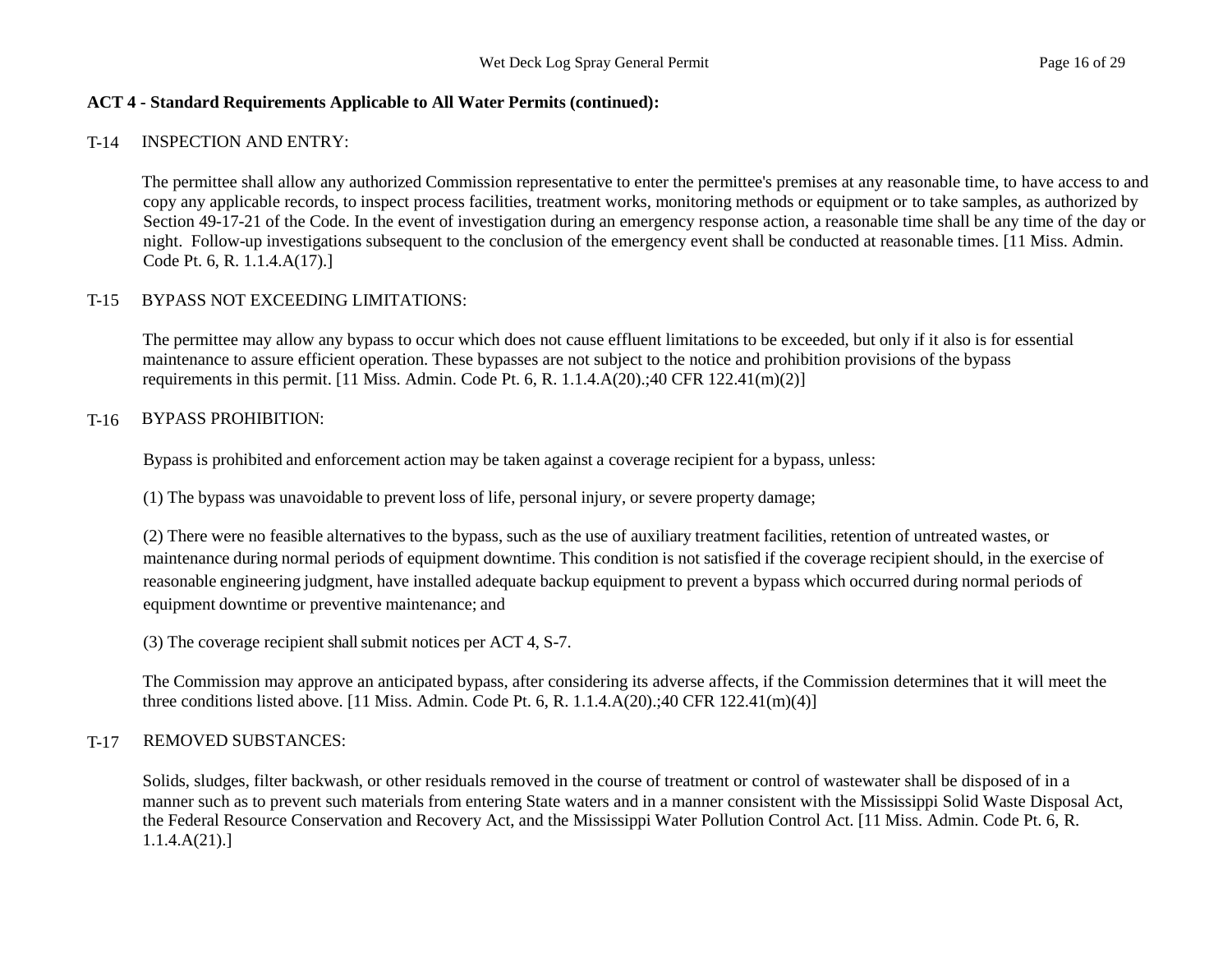## T-18 POWER FAILURES:

If electric power is required, in order to maintain compliance with the conditions and prohibitions of the permit, the permittee shall either:

- (1) Provide an alternative power source to operate the wastewater control facilities; or, if such alternative power source is not in existence, and no date for its implementation appears in the permit,
- (2) Halt, reduce, or otherwise control production and/or all wastewater flows upon reduction, loss, or failure of the primary source of power to the wastewater control facilities. [11 Miss. Admin. Code Pt. 6, R. 1.1.4.A(22).]

# T-19 OIL AND HAZARDOUS SUBSTANCE LIABILITY:

Nothing in this permit shall be construed to preclude the institution of any legal action or relieve the permittee from any responsibilities, liabilities, or penalties to which the permittee is or may be subject to under Section 311 of the Federal Water Pollution Control Act and applicable provisions under Mississippi Law pertaining to transportation, storage, treatment, or spillage of oil or hazardous substances. [11 Miss. Admin. Code Pt. 6, R. 1.1.4.A(23).]

#### T-20 CIVIL AND CRIMINAL LIABILITY:

(1) Any person who violates a term, condition or schedule of compliance contained within this permit or the Mississippi Water Pollution Control Law is subject to the actions defined by law.

(2) Except as provided in permit conditions on "Bypassing" and "Upsets" (Part II. A.7 and 8), nothing in this permit shall be construed to relieve the permittee from civil or criminal penalties for noncompliance.

(3) It shall not be the defense of the permittee in an enforcement action that it would have been necessary to halt or reduce the permitted activity in order to maintain compliance with the conditions of this permit. [11 Miss. Admin. Code Pt. 6, R. 1.1.4.A(24).]

# T-21 SEVERABILITY:

The provisions of this permit are severable. If any provision of this permit, or the application of any provision of this permit to any circumstances, is challenged or held invalid, the validity of the remaining permit provisions and/or portions thereof or their application to other persons or sets of circumstances, shall not be affected thereby. [11 Miss. Admin. Code Pt. 6, R. 1.1.4.A(25).]

# T-22 TOXIC POLLUTANTS NOTIFICATION REQUIREMENTS:

The coverage recipient shall comply with any toxic effluent standard or prohibition (including any schedule of compliance specified in such effluent standard or prohibition) established under Section 307(a) of the Federal Water Pollution Control Act. The permittee shall comply with the applicable provisions of 40 CFR 122.42. [11 Miss. Admin. Code Pt. 6, R. 1.1.4.A(26).]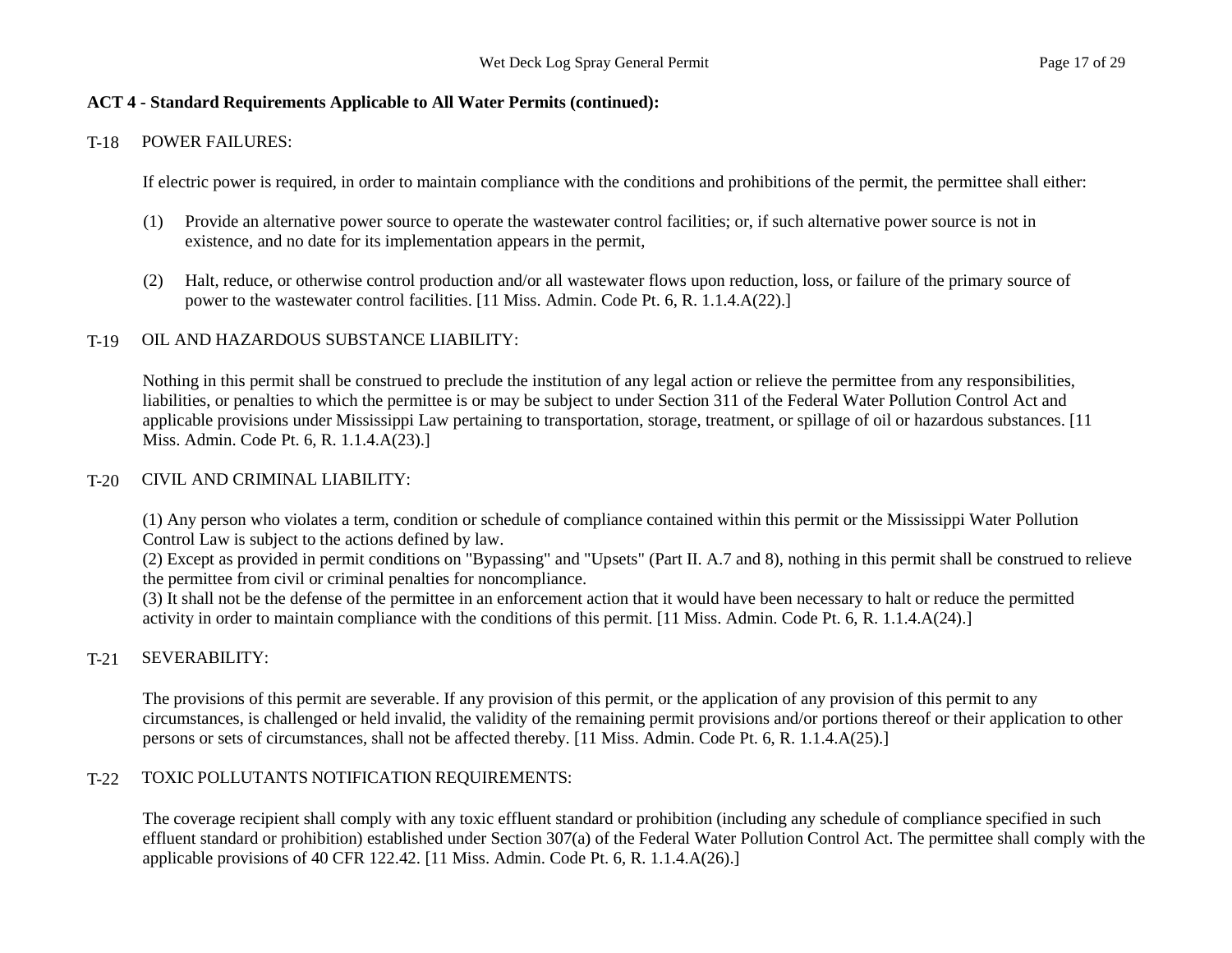# T-23 UPSETS:

An upset constitutes an affirmative defense to an action brought for noncompliance with such technology based permit effluent limitations if the "conditions necessary for demonstration of upset" requirements of this permit are met. Any determination made during administrative review of claims that noncompliance was caused by upset, and before an action for noncompliance, shall not constitute final administrative action subject to judicial review.

A permittee who wishes to establish the affirmative defense of upset shall demonstrate, through properly signed contemporaneous operating logs, or other relevant evidence that:

- (1) An upset occurred and that the permittee can identify the cause(s) of the upset;
- (2) The permitted facility was at the time being properly operated;
- (3) The permittee submitted notice of the upset as required in 40 CFR  $122.41(L)(6)(ii)(B)(24$ -hour notice of noncompliance); and
- (4) The permittee complied with any remedial measures required under 40 CFR 122.41(d) (Duty to Mitigate).

In any enforcement proceeding the permittee seeking to establish the occurrence of an upset has the burden of proof. [11 Miss. Admin. Code Pt. 6, R.  $1.1.4.A(27)(b)-(d).$ 

# T-24 FALSIFYING REPORTS:

Any permittee who falsifies, tampers with, or knowingly renders inaccurate any monitoring device or method required by the Permit Board to be maintained as a condition in a permit, or who alters or falsifies the results obtained by such devices or methods and/or any written report required by or in response to a permit condition, shall be deemed to have violated a permit condition and shall be subject to the penalties provided for a violation of a permit condition pursuant to Section 49-17-43 of the Code. [11 Miss. Admin. Code Pt. 6, R. 1.1.4.A(29)(d).]

# T-25 TEST PROCEDURES:

Test procedures for the analysis of pollutants shall include those set forth in 40 CFR 136 or alternative procedures approved and/or promulgated by EPA. [11 Miss. Admin. Code Pt. 6, R. 1.1.4.A(30).]

# T-26 PROPERTY RIGHTS:

The issuance of this permit does not convey any property rights in either real or personal property, or any exclusive privileges, nor does it authorize any injury to private property or any invasion of personal rights, nor any infringement of Federal, State, or local laws or regulations. [11 Miss. Admin. Code Pt. 6, R. 1.1.5.E.]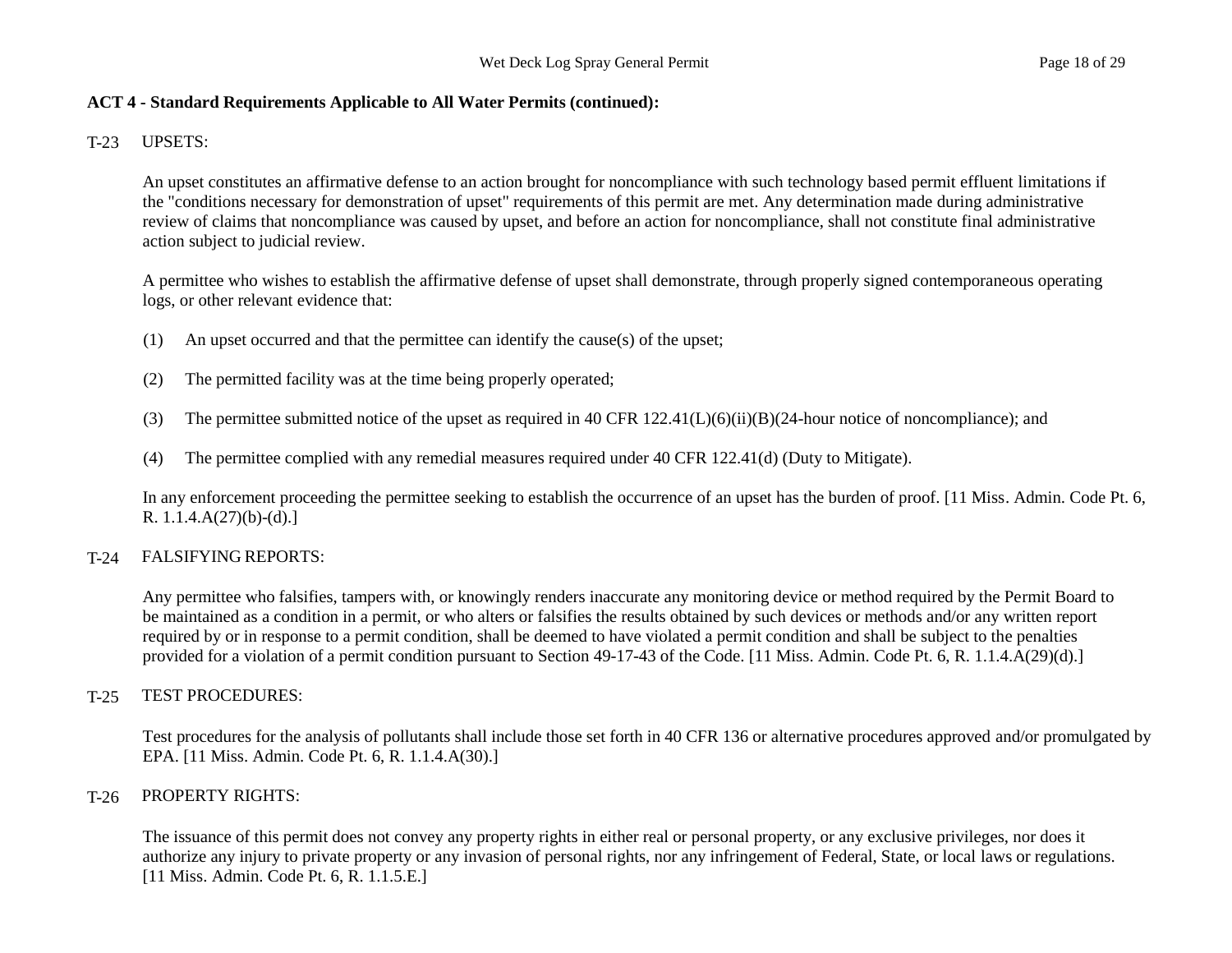#### T-27 REOPENER CLAUSE:

This permit shall be modified, or alternately, revoked and reissued, to comply with any applicable effluent standard, limitation or storm water regulation issued or approved under Section 301(b)(2)(C), and (D), 304(b)(2), 307(a)(2) and 402(p) of the Federal Water Pollution Control Act if the effluent standard, limitation or regulation so issued or approved:

- (1) Contains different conditions or is otherwise more stringent than any effluent limitation in the permit; or
- (2) Controls any pollutant not limited in the permit. [11 Miss. Admin. Code Pt. 6, R. 1.1.4.F(1).]

# T-28 PERMIT ACTIONS:

The permit may be modified, revoked and reissued, or terminated for cause. The filing of a request by the permittee for a permit modification, revocation and reissuance, or termination, or a modification of planned changes or anticipated noncompliance, does not stay any permit condition. [11 Miss. Admin. Code Pt. 6, R. 1.1.5.C(5).]

# T-29 CONTNUATION OF EXPIRED GENERAL PERMIT:

If this permit is not reissued prior to the expiration date, it will be administratively continued and remain in force and effect. Permit coverage will continue and the coverage recipient shall be bound by the conditions of this permit until one of the following conditions occur:

- (1) Recoverage under the reissued general permit;
- (2) Submittal of a Notice of Termination Form and receipt of written concurrence;
- (3) Issuance of an individual permit for the project's discharge;
- (4) A formal permit decision by the Permit Board to not reissue the general permit, at which time the coverage recipient must seek coverage under an alternative general permit or an individual permit.

Six (6) months after the WDLS GP is reissued, no coverage shall remain in effect under the previous general permit unless a complete Recoverage Form and other required submittals have been received by MDEQ. [11 Miss. Admin. Code Pt. 6, Ch. 1.; 11 Miss. Admin. Code Pt. 2, Ch. 2.]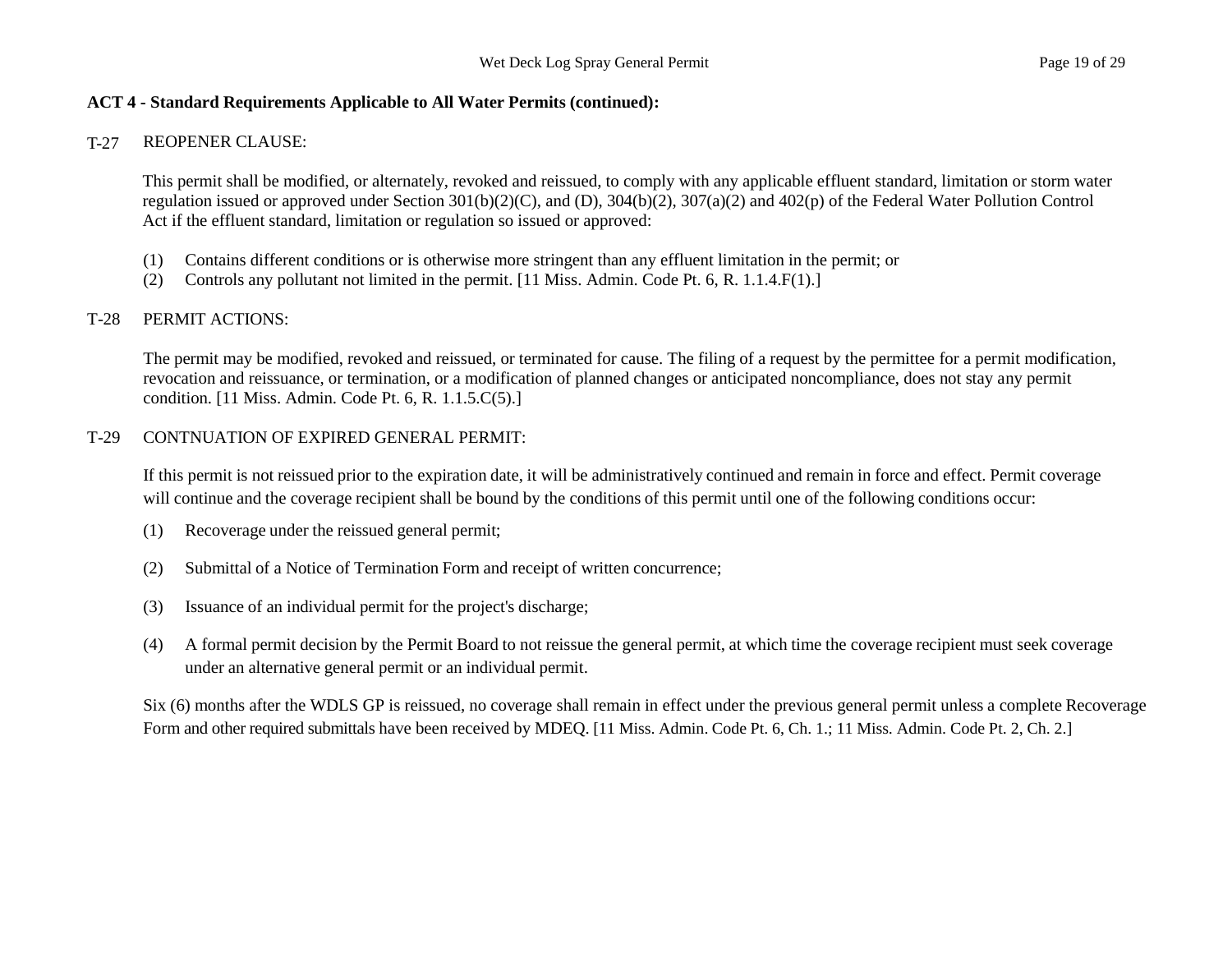#### **ACT 5 - Industrial Stormwater Requirements:**

#### T-1 STORMWATER POLLUTION PREVENTION PLAN (SWPPP) DEVELOPMENT:

A SWPPP shall be developed and implemented for any discharges of storm water exposed to industrial activities or materials or discharges of allowable non-storm water identified in ACT 1, T-2(6) that do not drain to the WDLS recirculation pond. A SWPPP shall be prepared in accordance with sound engineering practices and shall identify potential sources of pollution, which may reasonably be expected to affect the quality of stormwater discharges associated with industrial activity from the facility. The SWPPP shall describe and ensure the implementation of BMPs which will reduce pollutants in stormwater discharges and assure compliance with the terms and conditions of this permit. For assistance in developing a SWPPP, applicants are encouraged to reference the Mississippi Storm Water Pollution Prevention Plan (SWPPP) Guidance Manual for Industrial Facilities or other recognized reference manual of design, such as EPA's "Developing Your Storm Water Pollution Prevention Plan" (February, 2009), which are available at: [https://www.mdeq.ms.gov/isgp/.](https://www.mdeq.ms.gov/isgp/.%20%5b11) [11 Miss. Admin. Code Pt. 6, Ch. 1.]

# T-2 MINIMUM SWPPP COMPONENTS - DESCRIPTION OF POTENTIAL POLLUTANT SOURCES:

Each plan shall identify all activities and significant materials which may potentially pollute stormwater discharges, including:

- (1) A list of industrial activities exposed to stormwater (e.g., ground storage piles, tanks, hoppers, silos, dust containment/collection systems, sludge dewatering areas and truck/equipment wash down, cleaning and maintenance areas, etc.);
- (2) A list of the materials and pollutants associated with each of the activities identified above (e.g., used oil, zinc, sulfuric acid, solvents, etc.);
- (3) A narrative description of the materials and pollutants identified above. The narrative shall include, but not be limited to:
	- (a) Method of storage or disposal,
	- (b) Management practices employed to minimize contact of these materials with stormwater,
	- (c) Existing structural and non-structural control measures to reduce pollutants in stormwater runoff, and
	- (d) Any treatment the stormwater receives.
- (4) A monthly updated list of spills and leaks of toxic or hazardous pollutants that have occurred at the facility. Spills and leaks must be documented on the Monthly Spill and Leak Log Sheet, or equivalent form. The Monthly Spill and Leak Log Sheet is available online at https://www.mdeq.ms.gov/wdlsgp/. If no spills or leaks have occurred, indicate this on the sheet in the SWPPP;
- (5) An updated summary of all stormwater sampling data (if available), including a description of associated pollutants of concern (see Definitions).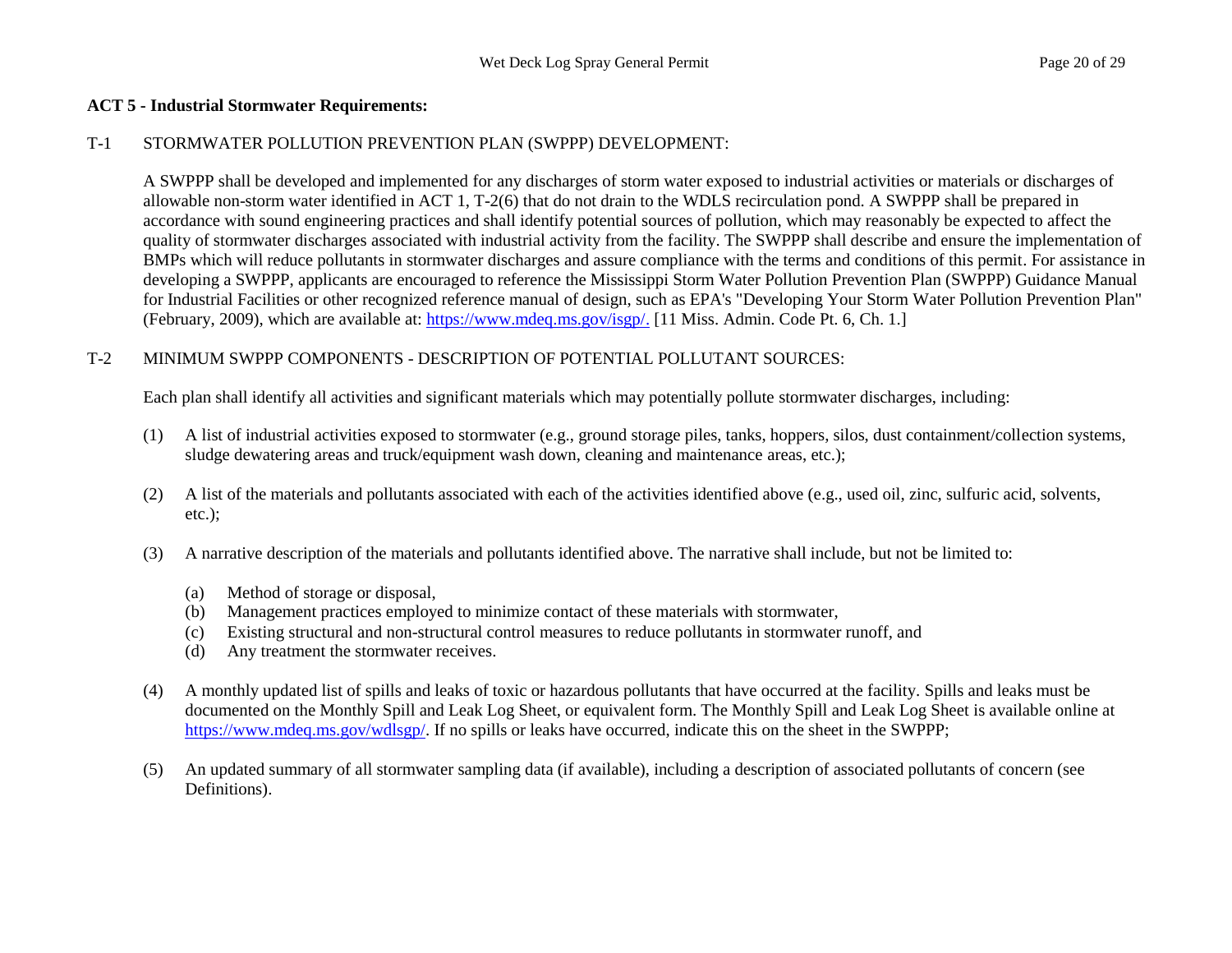## T-2 MINIMUM SWPPP COMPONENTS - DESCRIPTION OF POTENTIAL POLLUTANT SOURCES (continued):

- (6) The applicant shall prepare a detailed scaled site map showing the property layout with site boundaries and indicating the following features:
	- (a) Surface water bodies,
	- (b) Drainage area of each stormwater outfall identified by number,
	- (c) Direction of flow for each area (designated by arrow),
	- (d) Location and a description of existing structural and nonstructural control measures to reduce pollutants in stormwater runoff,
	- (e) Location of any stormwater treatment activities,
	- (f) Location of any storm drain inlets,
	- (g) Location of industrial activities, such as:
		- (i) Fuel storage and dispensing locations,
		- (ii) Vehicle/equipment repair, maintenance and cleaning areas,
		- (iii) Materials storage and handing areas,
		- (iv) Loading and unloading areas,
		- (v) Process or manufacturing areas, and
		- (vi) Wet and dry decking areas,
	- (h) Location of housekeeping practices,
	- (i) Stormwater conveyances (ditches, pipes, & swales),
	- (j) Location of recycle/sedimentation pond, clarifier, or other device used for the treatment of process wastewater,
- (7) A topographic map extending at least 1/2 mile beyond the facility property boundaries. This may be part of the above required site map; and
- (8) A summary of the types of pollutants likely to be present for each area of the facility generating stormwater discharges with a reasonable potential for containing significant amounts of pollutants. [11 Miss. Admin. Code Pt. 6, Ch. 1.]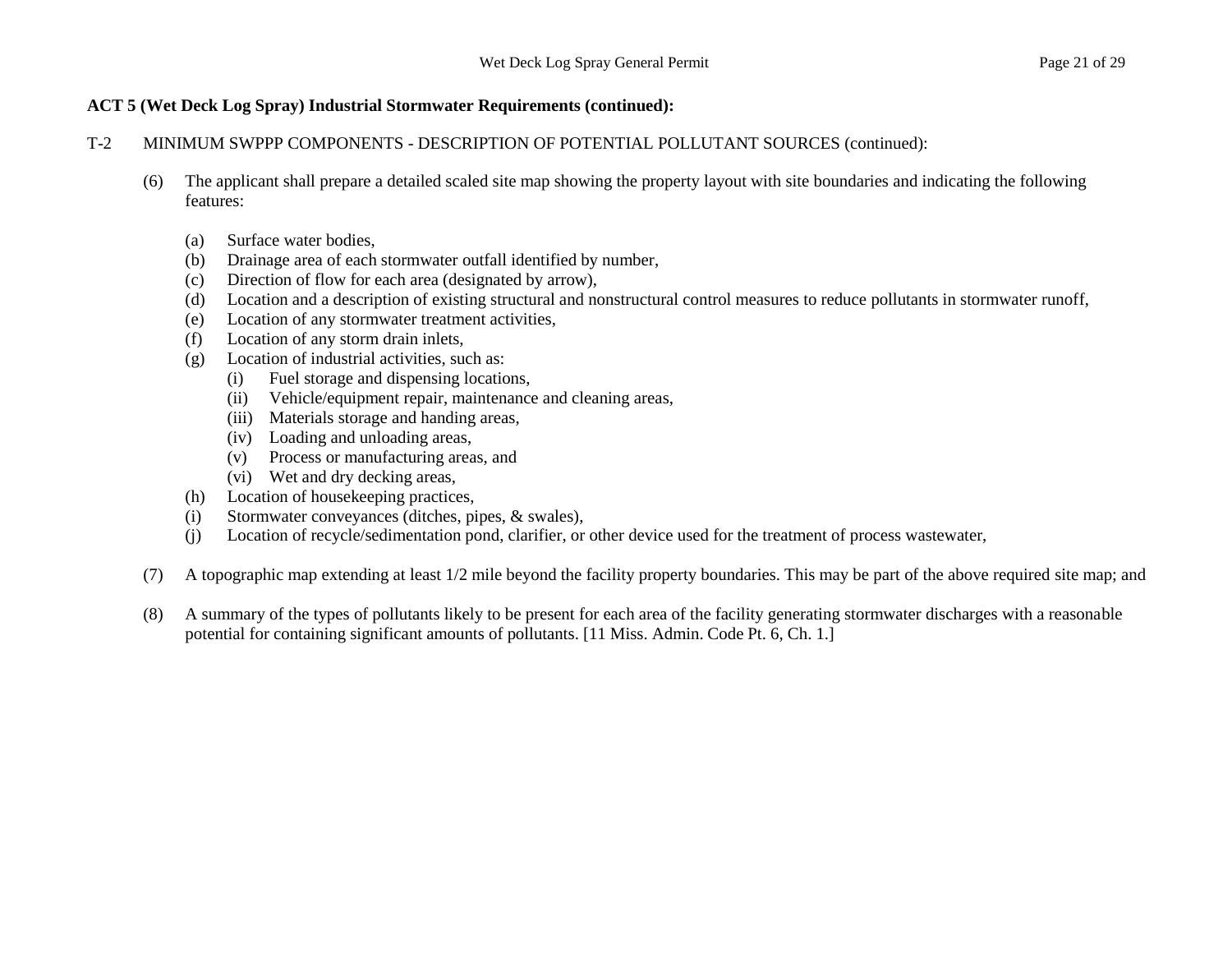#### T-3 MINIMUM SWPPP COMPONENTS - DESCRIPTION OF STORMWATER MANAGEMENT CONTROLS:

The coverage recipient shall describe appropriate stormwater management controls addressing identified potential pollution sources and implement such controls. The description shall include a schedule for implementing the following minimum components:

- (1) Pollution Prevention Manager/Committee. The SWPPP shall specify position(s) responsible for developing the SWPPP and assisting the facility manager in its implementation, maintenance, and revision.
- (2) Risk Identification and Assessment/Material Inventory. The SWPPP shall assess the pollution potential of various sources at the facility including log and lumber storage areas; loading and unloading areas; material handling areas; equipment and vehicle maintenance, storage, and repair areas; outdoor storage, manufacturing or processing activities; significant dust or particulate generating processes and on-site waste disposal practices. Factors to consider include the toxicity and quantity of chemicals used, produced, or discharged, the likelihood of contact with stormwater and history of significant leaks or spills of toxic or hazardous pollutants. The plan shall include an inventory of materials handled. Based on the Risk Identification and Material Inventory, the plan shall specify management controls, and, if necessary, structural controls to reduce or eliminate the potential for pollutants in the stormwater discharges.
- (3) Sediment and Erosion Prevention. The SWPPP shall identify areas with a high potential for soil erosion and specify prevention measures to limit erosion.
- (4) Preventive Maintenance. A preventive maintenance program shall involve inspection and maintenance of stormwater management devices (cleaning oil/water separators, catch basins, etc.) and the inspecting and testing of equipment to preclude breakdowns or failures that may cause pollution.
- (5) Good Housekeeping. The applicant shall describe and list practices appropriate to prevent pollutants from entering stormwater from industrial activities due to poor housekeeping. The applicant shall:
	- (a) Designate areas for equipment maintenance and repair;
	- (b) Provide waste receptacles at convenient locations (outdoor waste receptacles must be covered);
	- (c) Provide regular collection of waste;
	- (d) Provide protected storage areas for chemicals, paints, solvents, fertilizers, fine granular solids (e.g., cement, fly ash, kiln dust), and other potentially toxic materials;
	- (e) Provide adequately maintained sanitary facilities;
	- (f) Provide secondary containment around on-site fuel or chemical container with a capacity greater than 660 gallons or any combination of containers which has an above ground bulk storage capacity of more than 1,320 gallons; and
	- (g) Provide containment for raw material stockpiles (if necessary to prevent material from entering waters of the State)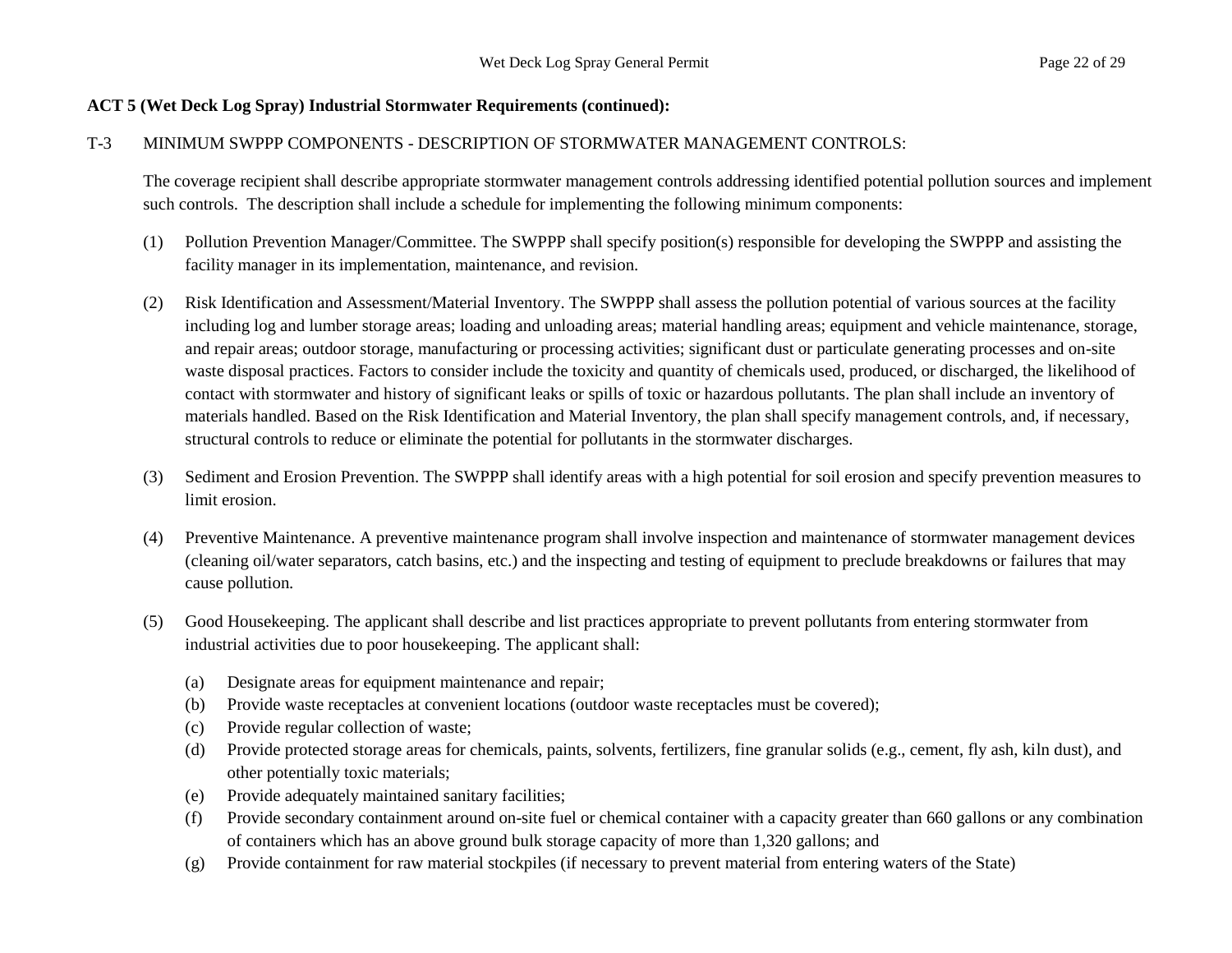#### T-3 MINIMUM SWPPP COMPONENTS - DESCRIPTION OF STORMWATER MANAGEMENT CONTROLS (continued):

- (h) Perform good housekeeping to minimize the discharge of wood debris, leachate generated from decaying wood materials, and the generation of dust.
- (6) Spill Prevention and Response Procedures. The SWPPP shall clearly identify potential spill areas and their drainage points. The plan should specify material handling procedures and storage requirements. Procedures for cleaning up spills shall be identified and made available to the appropriate personnel. The necessary clean up equipment should be available to personnel.
- (7) Employee Training. The SWPPP shall specify periodic training for personnel that are responsible for implementing and/or complying with the requirements of the SWPPP as identified in ACT 5, T-9.
- (8) Illicit Connections-Testing and Certification. The coverage recipient shall certify every five (5) years that stormwater discharges have been tested for the presence of non-allowable, non-stormwater discharges. The certification shall include test method(s), date(s), observation point(s) and result(s). This certification may not be feasible if the coverage recipient does not have access to the discharge before it enters the ultimate receiving conduit. In such cases, the SWPPP shall include why the certification required by this part was not feasible.
- (9) Monthly Site Inspections. The purpose of conducting monthly site inspections is to ensure that stormwater discharges are free from objectionable characteristics such as color, lack of clarity, floating solids, settled solids, suspended solids, foam, and oil sheens. The SWPPP shall identify the areas to be inspected as identified in ACT 5, T-2(1) and shall describe the policy and procedures for inspections as identified in ACT 5, T-6.
- (10) Non-Stormwater Discharge Management. The SWPPP must identify any allowable non-stormwater discharges, identified in ACT 1, T-2(6), except for flows from actual fire-fighting activities, which are combined with stormwater discharges associated with industrial activity at the site. Non-stormwater discharges should be eliminated or reduced to the extent feasible. The SWPPP must identify and ensure the implementation of appropriate BMPs for the non-stormwater component of the discharge.
- (11) Stormwater Management. The SWPPP should provide for the management of stormwater volume through its diversion, infiltration, storage or re-use. [11 Miss. Admin. Code Pt. 6, Ch. 1.]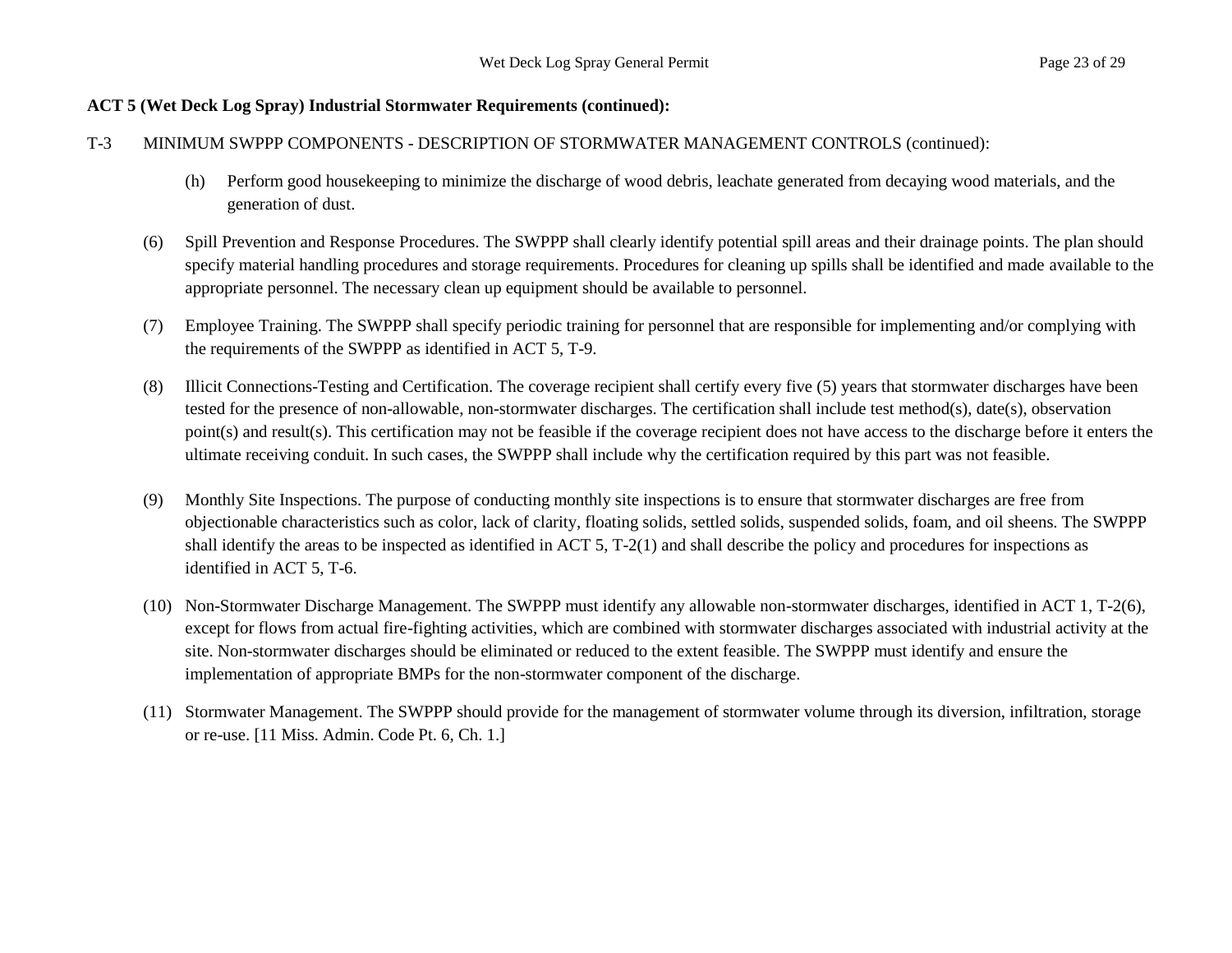#### **ACT 5 (Ready-Mix Concrete) Industrial Stormwater Requirements (continued):**

#### T-4 SWPPP IMPLEMENTATION REQUIREMENTS:

The coverage recipient shall:

- (1) Implement the SWPPP and retain a copy of the SWPPP at the permitted site. Failure to implement the SWPPP is a violation of permit requirements. A copy of the SWPPP must be made available to the MDEQ inspectors for review at the time of an on-site inspection.
- (2) Comply with the terms of the SWPPP upon commencement of the regulated activity.
- (3) If notified at any time by the Executive Director of the MDEQ that the SWPPP does not meet the minimum requirements, amend the SWPPP and certify in writing to the Executive Director that the requested changes have been made. Unless otherwise provided, the coverage recipient shall have 30 days to make the requested changes.
- (4) Amend the SWPPP whenever there is a change in design, construction, operation, or maintenance, which may increase the discharge of pollutants to waters of the State or the SWPPP proves to be ineffective in controlling stormwater pollutants. The coverage recipient shall submit it to the MDEQ within 30 days of amendment.
- (5) If after coverage issuance, a specific wasteload allocation is established that would apply to the facility's discharge, the facility must implement steps necessary to meet that allocation.
- (6) Submit any new stormwater sampling data within 90 days of sampling. [11 Miss. Admin. Code Pt. 6, Ch. 1.]

# T-5 SWPPP COMPLIANCE WITH LOCAL STORMWATER ORDINANCES:

- (1) The SWPPP shall comply with all local stormwater ordinances.
- (2) When stormwater discharges into a Municipal Separate Storm Sewer System (MS4), the coverage recipient shall make the SWPPP available to the local authority upon request. [11 Miss. Admin. Code Pt. 6, Ch. 1.]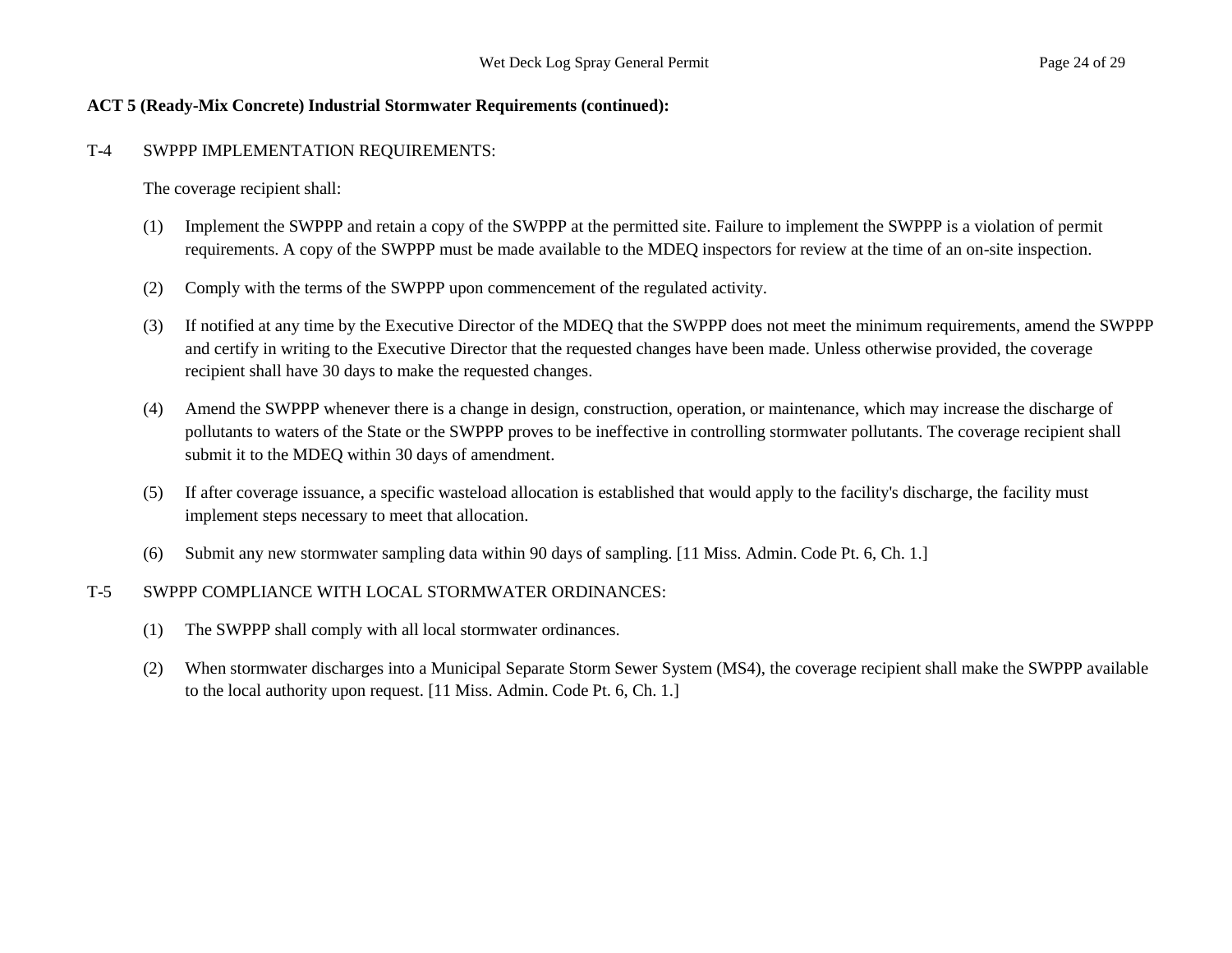#### T-6 MONTHLY SITE INSPECTIONS:

All areas contributing to stormwater discharges associated with industrial activity as identified in ACT 5, T-2(1) must be visually inspected as often as needed but no less than once monthly. The inspection must evaluate whether the SWPPP adequately minimizes pollutant loadings and is properly implemented in accordance with the terms of this permit or whether additional control measures are needed. This includes observing stormwater discharges for obvious industrial stormwater pollution such as color, lack of clarity, floating solids, settled solids, suspended solid, foam, and oil sheens.

If feasible, the inspections should be conducted during or after storm events. As part of the inspection, stormwater should be collected in a clean, clear jar and examined in a well-lit area. Should any of the objectionable characteristics described above be observed, coverage recipient shall investigate upstream from the sample location to identify the potential sources of pollution and implement corrective action.

The results of all inspections must be documented on the Monthly Site Inspection Form, or equivalent form. The Monthly Site Inspection Form is available online at https://www.mdeq.ms.gov/wdlsgp/. [11 Miss. Admin. Code Pt. 6, Ch. 1.]

#### T-7 ANNUAL SWPPP EVALUATION:

The SWPPP must be evaluated annually to ensure the effectiveness of the SWPPP's design and implementation. The evaluation of the SWPPP must be documented on the Annual SWPPP Evaluation Form, or equivalent form. The Annual SWPPP Evaluation Form is available online at https://www.mdeq.ms.gov/wdlsgp/. [11 Miss. Admin. Code Pt. 6, Ch. 1.]

#### T-8 NON-NUMERIC LIMITATIONS:

Stormwater discharges shall be free from:

- (1) Debris, oil, scum, and other floating materials other than in trace amounts,
- (2) Eroded soils and other materials that will settle to form objectionable deposits in receiving waters,
- (3) Suspended solids, turbidity and color at levels inconsistent with the receiving waters,
- (4) Chemicals in concentrations that would cause violation of State Water Quality Criteria in the receiving waters. [11 Miss. Admin. Code Pt. 6, Ch. 1.]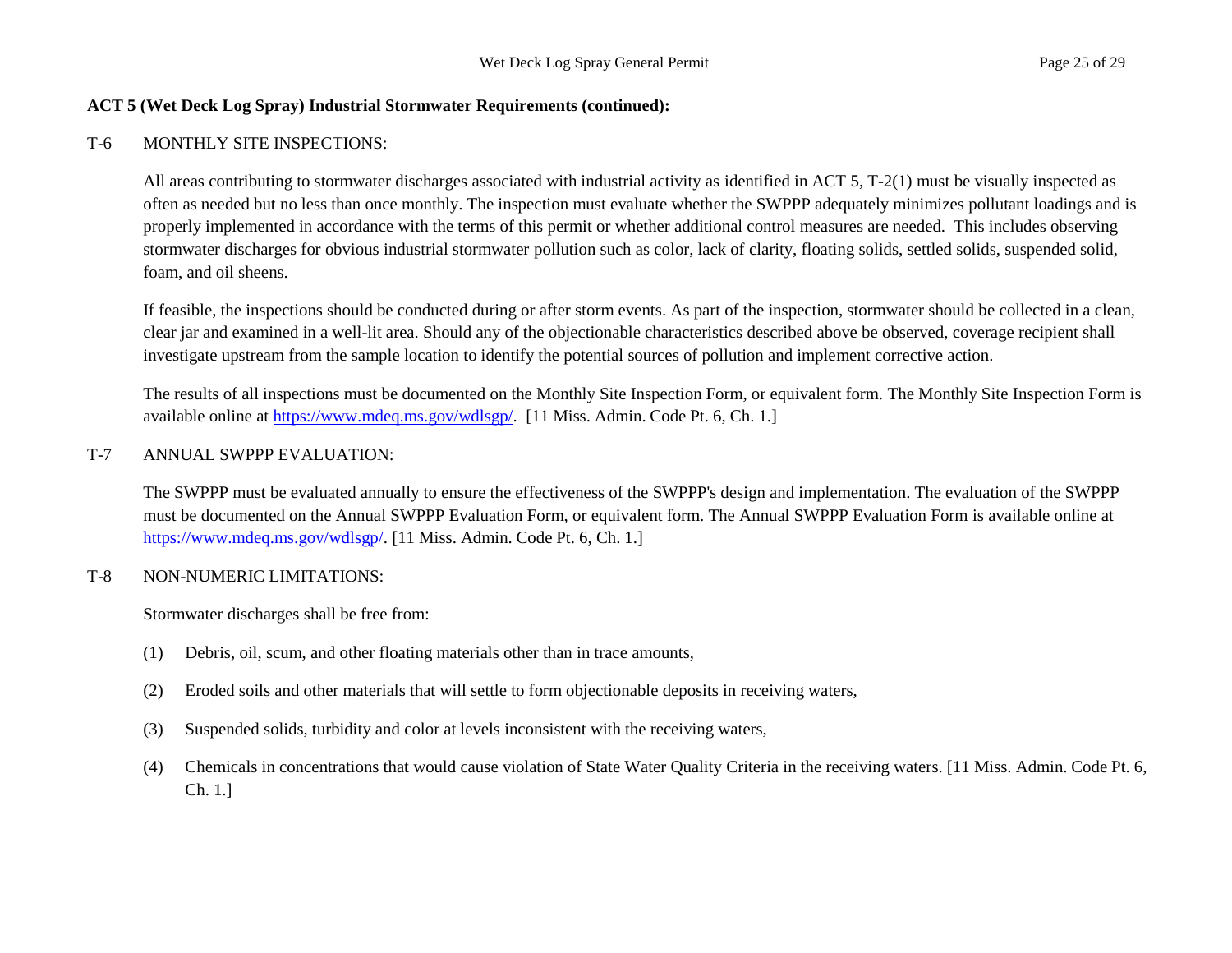# T-9 PERSONNEL TRAINING PROGRAM REQUIREMENTS:

The coverage recipient shall develop and implement a program for initial and periodic refresher training of personnel that are responsible for implementing and/or complying with the requirements of this permit. Initial training for all personnel that are responsible for implementing and/or complying with the requirements of this permit shall be performed within twelve (12) months of issuance of coverage or recoverage under this permit. Newly hired employees responsible for implementing and/or complying with the requirements of this permit shall receive initial training prior to performing such responsibilities. Each employee shall receive training annually.

Training shall at a minimum address, but not be limited to, the following elements:

- (1) Permit conditions and limitations for each applicable activity (i.e., air emissions, process wastewater, and industrial stormwater)
- (2) Operation, maintenance and inspection of air emission control equipment and process wastewater treatment facility
- (3) Procedures for responding to upset conditions of air emission control equipment and process wastewater treatment facility
- (4) SWPPP goals and plan components identified in this ACT including:
	- (a) Housekeeping and pollution prevention requirements
	- (b) Spill prevention and response procedures
	- (c) Identification and elimination of non-allowable, non-stormwater discharges
	- (d) Installation, maintenance and inspection of BMPs for industrial stormwater and/or post-construction stormwater.
- (5) Procedures for monitoring compliance with non-numeric and numeric limitations prescribed in the permit.
- (6) Recordkeeping, reporting and record retention requirements (includes understanding the records filing system and being able to produce the required permit documentation during an MDEQ on-site inspection).
- (7) Release reporting and non-compliance notification requirements.

Personnel training conducted to meet the requirements of this ACT shall be documented on the Personnel Training Form, or equivalent form. Training records shall include employee's name, date of training, contents of training, and the employee's signature acknowledging that training was received. The Personnel Training Form is available online at https://www.mdeq.ms.gov/wdlsgp/. [11 Miss. Admin. Code Pt. 6, Ch. 1.]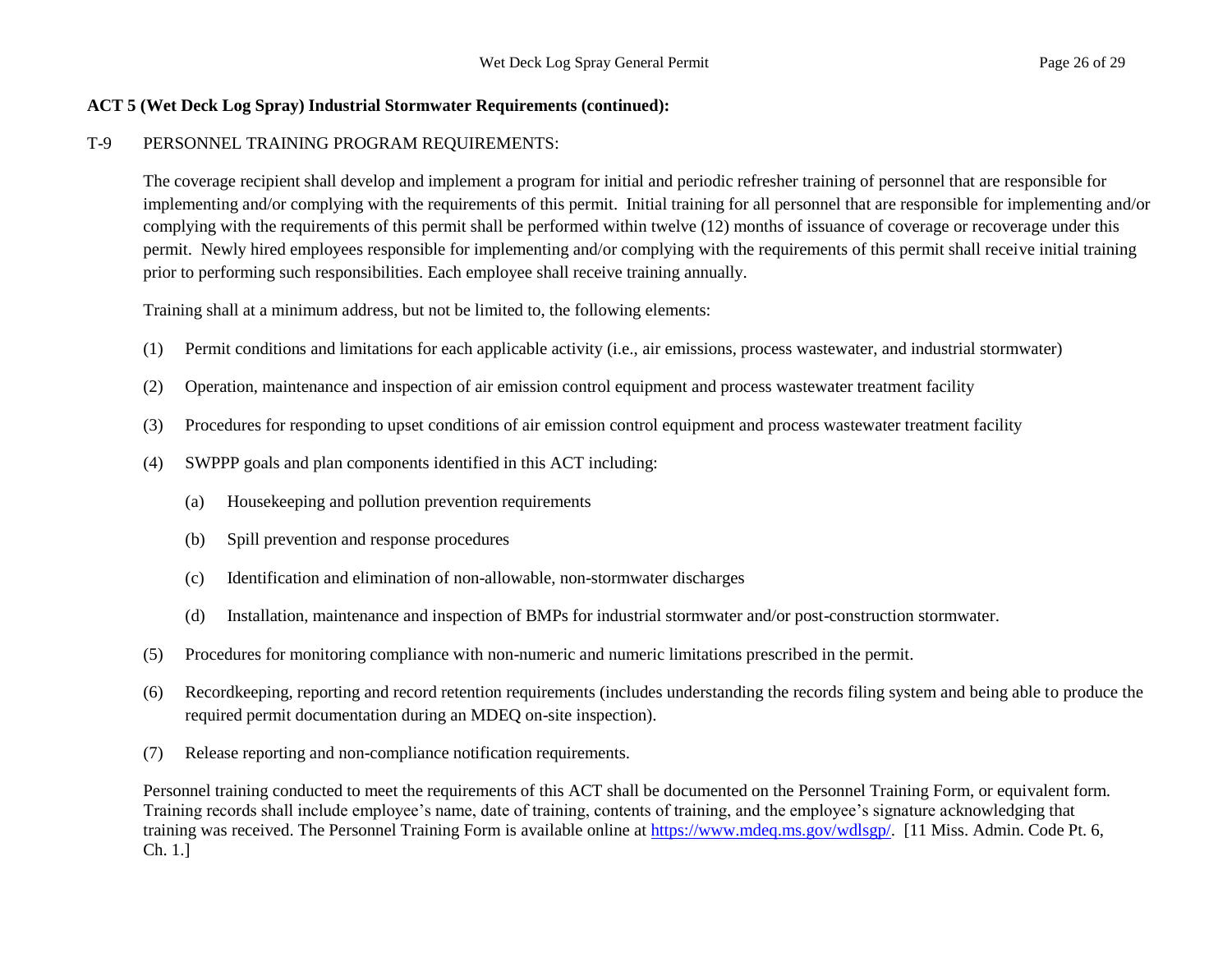# **ACT 6 (Wet Deck Log Spray) Definitions:**

- T-1 The permittee shall refer to 11 Miss. Admin. Code Pt. 6, Ch. 1, Subch. 1. Section I.A. for definitions of any permit term not specified in this permit. [11 Miss. Admin. Code Pt. 6, Ch. 1, Subch. 1. Section I.A]
- T-2 ANNUAL AVERAGE OR YEARLY AVERAGE means the average of "daily discharges" over a calendar year, calculated as the sum of all "daily discharges" measured during the calendar year divided by the number of "daily discharges" measured during the calendar year. The yearly average for fecal coliform bacteria is the geometric mean of "daily discharges" during the calendar year. In computing the geometric mean for fecal coliform bacteria, the value one (1) shall be substituted for sample results of zero. [WPC-1 Chapter One Section I.A]
- T-3 BEST MANAGEMENT PRACTICES (BMPs) means schedules of activities, prohibitions of practices, maintenance procedures, and other management practices to prevent or reduce the discharge of pollutants to waters of the United States. BMPs also include treatment requirements, operating procedures, and practices to control plant site runoff, spillage or leaks, sludge or waste disposal, or drainage from raw material storage. [11 Miss. Admin. Code Pt. 6, Ch. 1, Subch. 1. Section I.A]
- T-4 BYPASS means the intentional diversion of waste streams from any portion of a treatment facility. [11 Miss. Admin. Code Pt. 6, R. 1.1.4.A(20).]
- T-5 CONTROL MEASURE as used in this permit, refers to any Best Management Practice or other method used to prevent or reduce the discharge of pollutants to waters of the United States. [11 Miss. Admin. Code Pt. 6, Ch. 1.]
- T-6 DAILY DISCHARGE means the "discharge of a pollutant" measured during a calendar day or any 24-hour period that reasonably represents the calendar day for purposes of sampling. For pollutants with limitations expressed in units of mass, the "daily discharge" is calculated as the total mass of the pollutant discharged over the day. For pollutants with limitations expressed in other units of measurements, the "daily average" is calculated as the average measurement of the discharge of the pollutant over the day. [11 Miss. Admin. Code Pt. 6, Ch. 1.]
- T-7 DAILY MAXIMUM means the highest "daily discharge" over a calendar month. [11 Miss. Admin. Code Pt. 6, R. 1.1.1.A(16).]
- T-8 EXECUTIVE DIRECTOR means the Executive Director of the Department of Environmental Quality. [11 Miss. Admin. Code Pt. 6, Ch. 1.]
- T-9 FACILITY or ACTIVITY means any NPDES "point source" or any other facility or activity (including land or appurtenances thereto) that is subject to regulation under the NPDES program. [11 Miss. Admin. Code Pt. 6, Ch. 1.]
- T-10 GRAB SAMPLE is a sample that is taken from a wastestream on a one-time basis without consideration of the flow rate of the wastestream and without consideration of time. Samples should be collected from the center of the flow channel, where turbulence is at a maximum. [11 Miss. Admin. Code Pt. 6, Ch. 1.]
- T-11 INFEASIBLE means there is a site-specific constraint that makes a control technology impossible and/or not reasonable to implement, or that implementing the control would be cost-prohibitive. [11 Miss. Admin. Code Pt. 6, Ch. 1.]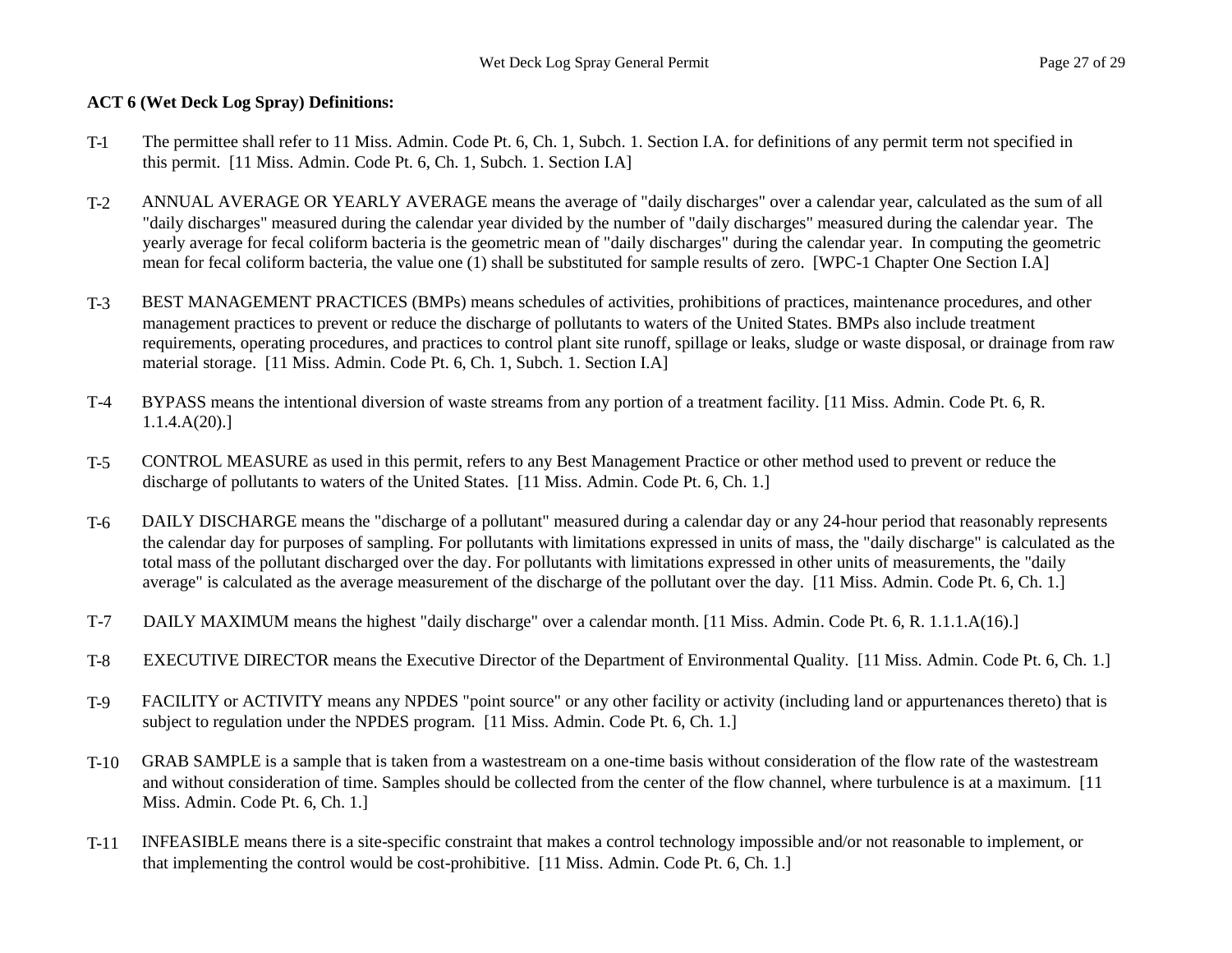# **ACT 6 (Wet Deck Log Spray) Definitions (continued):**

- T-12 MUNICIPAL SEPARATE STORM SEWER SYSTEM (MS4) means a conveyance or system of conveyances (including roads with drainage systems, municipal streets, catch basins, curbs, gutters, ditches, man-made channels, or storm drains): (i) Owned or operated by a State, city, town, borough, county, parish, district, association, or other public body (created by or pursuant to State law) having jurisdiction over disposal of sewage, industrial wastes, storm water, or other wastes, including special districts under State law such as a sewer district, flood control district or drainage district, or similar entity, or an Indian tribe or an authorized Indian tribal organization, or a designated and approved management agency under section 208 of the CWA that discharges to waters of the United States, (ii) Designed or used for collecting or conveying storm water, (iii) Which is not a combined sewer, and (iv) Which is not part of a Publicly Owned Treatment Works (POTW). [11 Miss. Admin. Code Pt. 6, Ch. 1.]
- T-13 NORMAL WORKING HOURS, for the purpose of this permit, means the hours that personnel are typically working at the project site (e.g., daylight hours, Monday through Friday, except recognized holidays). [11 Miss. Admin. Code Pt. 6, Ch. 1.]
- T-14 PERMIT BOARD means the Mississippi Environmental Quality Permit Board established pursuant to Miss. Code Ann. 49-17-28. [11 Miss. Admin. Code Pt. 6, Ch. 1.]
- T-15 POLLUTANT is defined at 40 CFR 122.2. A partial listing from this definition includes: dredged spoil, solid waste, sewage, garbage, sewage sludge, chemical wastes, biological materials, heat, wrecked or discarded equipment, rock, sand, sediment, silt, cellar dirt, and industrial or municipal waste. [11 Miss. Admin. Code Pt. 6, Ch. 1.]
- T-16 PROCESS WASTEWATER means any water, which during manufacturing or processing, comes into direct contact with or results from the production or use of any raw material, intermediate product, finished product, by-product, or waste product. (40 CFR 122.2). The terms specifically excludes non-contact cooling water, material storage yard runoff, boiler blowdown, and fire control water (40 CFR 429.11). [11 Miss. Admin. Code Pt. 6, Ch. 1, Subch. 1.]
- T-17 SEVERE PROPERTY DAMAGE means substantial physical damage to property, damage to the treatment facilities which causes them to become inoperable, or substantial and permanent loss of natural resources which can reasonably be expected to occur in the absence of a bypass. Severe property damage does not mean economic loss caused by delays in production. [11 Miss. Admin. Code Pt. 6, R. 1.1.4.A(20).]
- T-18 SIGNIFICANT MATERIALS includes, but is not limited to: raw materials; fuels; materials such as solvents, detergents, and plastic pellets; finished materials such as metallic products; raw materials used in food processing or production; hazardous substances designated under section 101(14) of CERCLA; any chemical the facility is required to report pursuant to Section 313 of Title III of SARA; fertilizers; pesticides; and waste products such as ashes, slag and sludge that have the potential to be released with stormwater discharges. [11 Miss. Admin. Code Pt. 6, Ch. 1.]